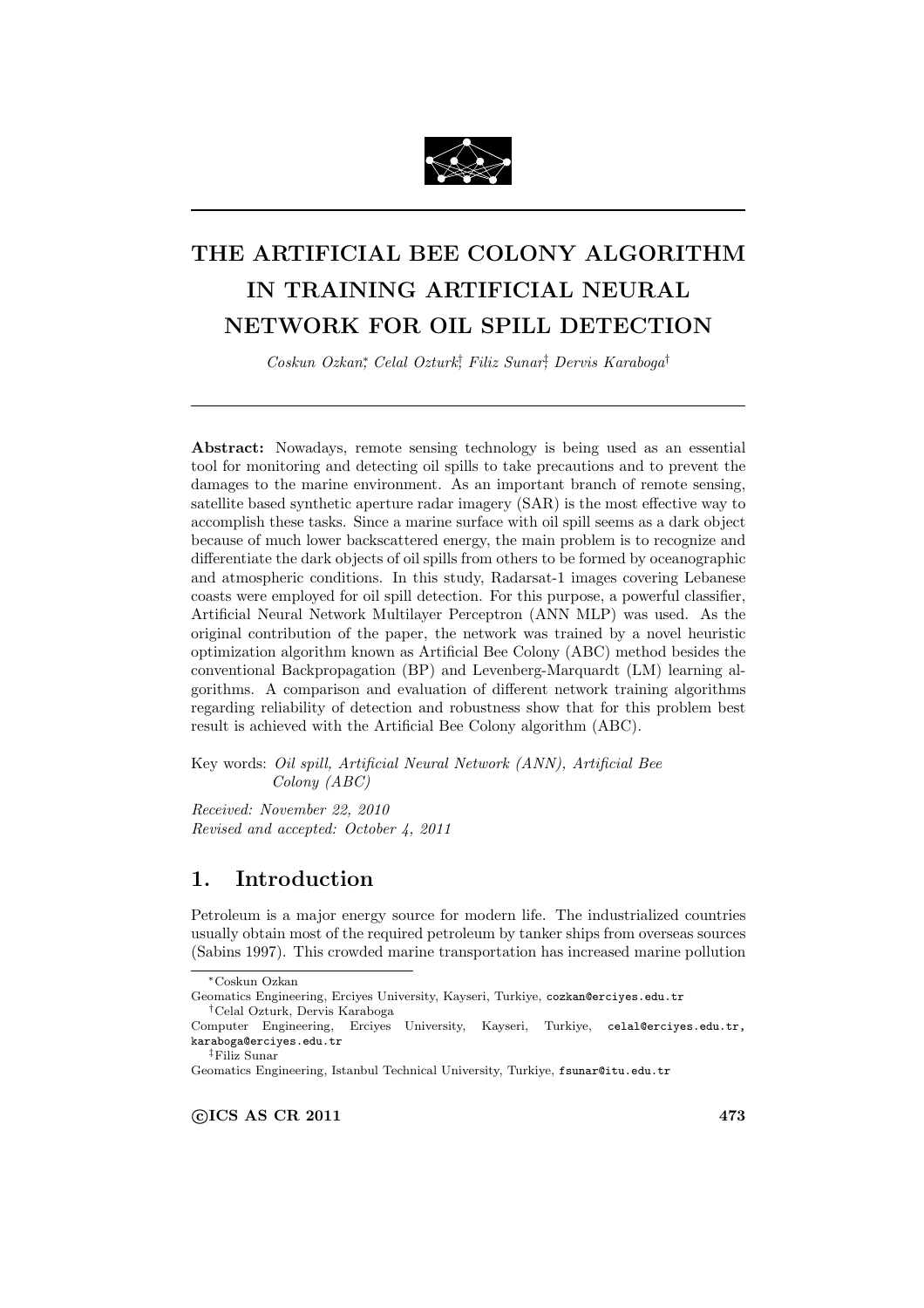because of oil spill discharges. It has been estimated that the annual amount of spilled oil worldwide is more than 4.5 million tons (Bava et al. 2002). An oil spill, accidental petroleum release into the environment, is usually localized if it originates from land-based sources and thus its impact can be eliminated relatively easily. In contrast, marine oil spills, mainly associated with oil transportation by tankers and pipelines, may result in oil pollution over large areas and present serious biological and economic impacts. Oil spill discharges generally occur during tanker and cargo ship operations, where ballast waters, tank washing residues, fuel oil sludge and machinery space bilge deliberately are discharged into the sea (Harahsheh et al. 2004). Even small discharges can affect marine wildlife. Mostly birds and mammals are affected by sticky crude oil and bunker fuels that float on the sea surface. The transformation of these oil types by microorganisms and sea hydrodynamics takes a long time. Although refined petroleum products are not sticky and floating so long as crude oil and bunker fuels, they are more poisonous for marine environment (AMSA – Australian Maritime Safety Authority). Since it is becoming increasingly important to detect and monitor oil spills at sea for marine ecosystem, today remote sensing technology becomes the most efficient technology (Sabins 1997). Synthetic Aperture Radar (SAR) remote sensing is superior to optical sensors due to the all weather and all day operation capabilities (Solberg and Theophilopoulos 1997). The backscatter energy level for oil-spilled areas is too low since oil dampens the capillary waves of the sea surface, which causes dark areas. However, Synthetic Aperture Radar (SAR) images must be processed carefully since the dark areas might occur because of some natural phenomena without oil like smooth water (low wind areas), organic films, wind front areas, areas sheltered by land, rain cells, grease ice, internal waves and shallow bathymetric features (Sabins 1997, Alpers et al. 1991, Hovland et al. 1994). The procedure steps of oil spill detection in Synthetic Aperture Radar (SAR) data can be generalized as segmentation (dark object extraction), feature extraction and classification (determination oil) stages (Pavlakis et al. 2001, Brekke and Solberg 2005a, Brekke and Solberg 2005b, Solberg et al. 2007, Shi et al. 2008, Topouzelis et al. 2009). A detailed survey for these steps and imaging systems can be found in Topouzelis (2008).

In this study, the dark image areas, which were either oil spills or look-alikes, were segmented (Xiaoying 2009). The features like shape, contrast and textural characteristics were extracted from the segmented parts (Topouzelis et al. 2009). By using the features, statistical, artificial intelligence, rule-based or boosting algorithms were used for identification of the dark areas in a manner of binary classification, i.e. oil or look-alike (Fiscella et al. 2000, Del Frate et al. 2000, Solberg et al. 1999, Keramitsoglou et al. 2005, Topouzelis et al. 2009). In this study, a well-known Multilayer Perceptron (MLP) structure of Artificial Neural Networks (ANN) was used. Since Multilayer Perceptron (MLP) is a very powerful and flexible classifier, many different remote sensing studies were reported in literature (Paola and Schowengerdt 1995, Sunar and Özkan 2001, Kavzoglu and Mather 2003, Foody 2001) and a detailed review of remote sensing applications by Artificial Neural Network (ANN) is given in Mas and Flores (2008). The Backpropagation (BP) algorithm (Rumelhart et al. 1986) is the most well known training method to optimize weight and bias parameters of Multilayer Perceptron Artificial Neural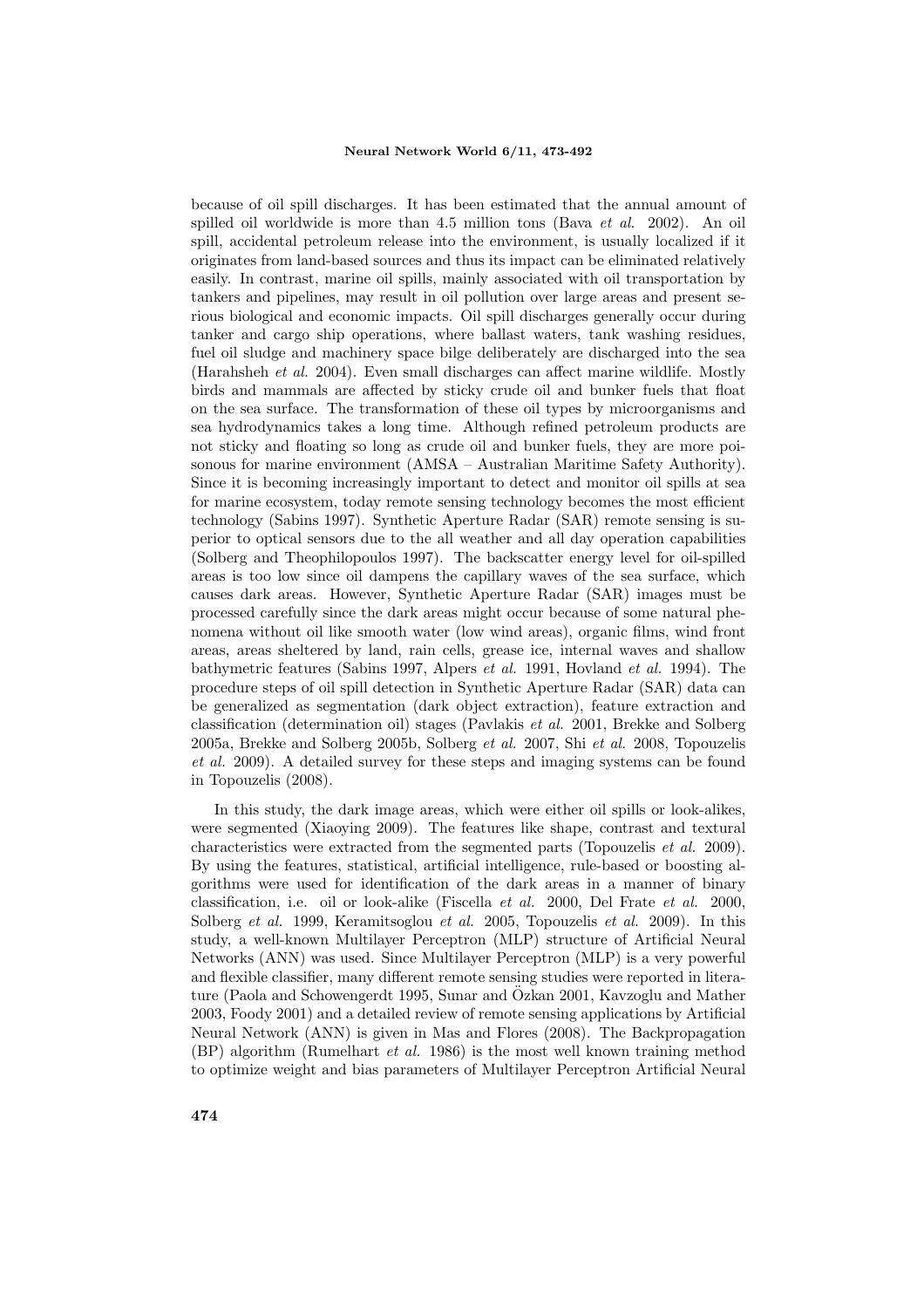Network (MLP ANN). While the Backpropagation (BP) algorithm converges in the first order derivatives, the Levenberg-Marquardt (LM) algorithm (Hagan and Menhaj 1994) converges using the second order of derivatives. Therefore, in most of the training applications Levenberg-Marquardt (LM) is faster than the Backpropagation (BP) (Topouzelis *et al.* 2009) and outperforms the Backpropagation (BP) algorithm (Kermani et al. 2005).

This study proposes a Multilayer Perceptron Artificial Neural Network (MLP ANN) training model using Artificial Bee Colony (ABC) algorithm which is described by Karaboga (2005). The algorithm, based on the foraging behavior of honeybees, was first tested on the numerical optimization problems (Karaboga and Basturk 2007a). The Artificial Bee Colony (ABC) algorithm was used to train feed-forward neural networks on classification of machine learning community benchmark test problems (Karaboga and Ozturk 2009) and inertial sensor based terrain classification (Kurban and Bedok 2009) where algorithm showed superior performance against other well-known gradient-based and population-based optimization techniques. As the original contribution of the paper, it is aimed to train Multilayer Perceptron Artificial Neural Network (MLP ANN) by Artificial Bee Colony (ABC) algorithm for oil spill classification purpose while comparing the performance of this new generation algorithm by the Backpropagation (BP) and the Levenberg-Marquardt (LM) conventional techniques.

### 2. Artificial Bee Colony Algorithm (ABC)

Artificial Bee Colony (ABC) algorithm is a new meta-heuristic population based swarm intelligence algorithm developed by Karaboga (2005). The ABC algorithm mimics the intelligent foraging behavior of honeybee swarms. The first researches about ABC algorithm focused on examining the effectiveness of ABC for constrained and unconstrained problems against other well-known modern heuristic algorithms such as Genetic Algorithm (GA), Differential Evolution (DE), and Particle Swarm Optimization (PSO) (Karaboga and Basturk 2007b, Karaboga and Akay 2009). Later on, ABC has been used for ANN classifier training and clustering problem (Karaboga and Ozturk 2009, Karaboga and Ozturk 2011) where some benchmark classification problems were tested, and the results were compared with those of other widely-used techniques.

The ABC algorithm consists in a set of possible solutions  $x_i$  (the population) represented by the positions of food sources where the nectar amount of a food source corresponds to the quality (fitness) of the associated solution. The basic idea of the ABC algorithm is to assign artificial bees to investigate the search space searching the feasible solutions. The artificial bees collaborate and exchange information so that bees concentrate on more promising solutions in terms of certain evaluation criteria. A set of artificial bees is used to collaboratively search for the optimal solution. The ABC algorithm basically uses three types of bees in the colony: (i) employed bees, (ii) onlooker bees and (iii) scout bees. While employed bees are chosen from half of the colony at the beginning, the other half is assigned as onlookers. Employed bees go to the food sources, and then inform onlooker bees about the nectar and the positional information of the food sources, meanwhile onlooker bees wait on the dance area to determine to choose a food source. An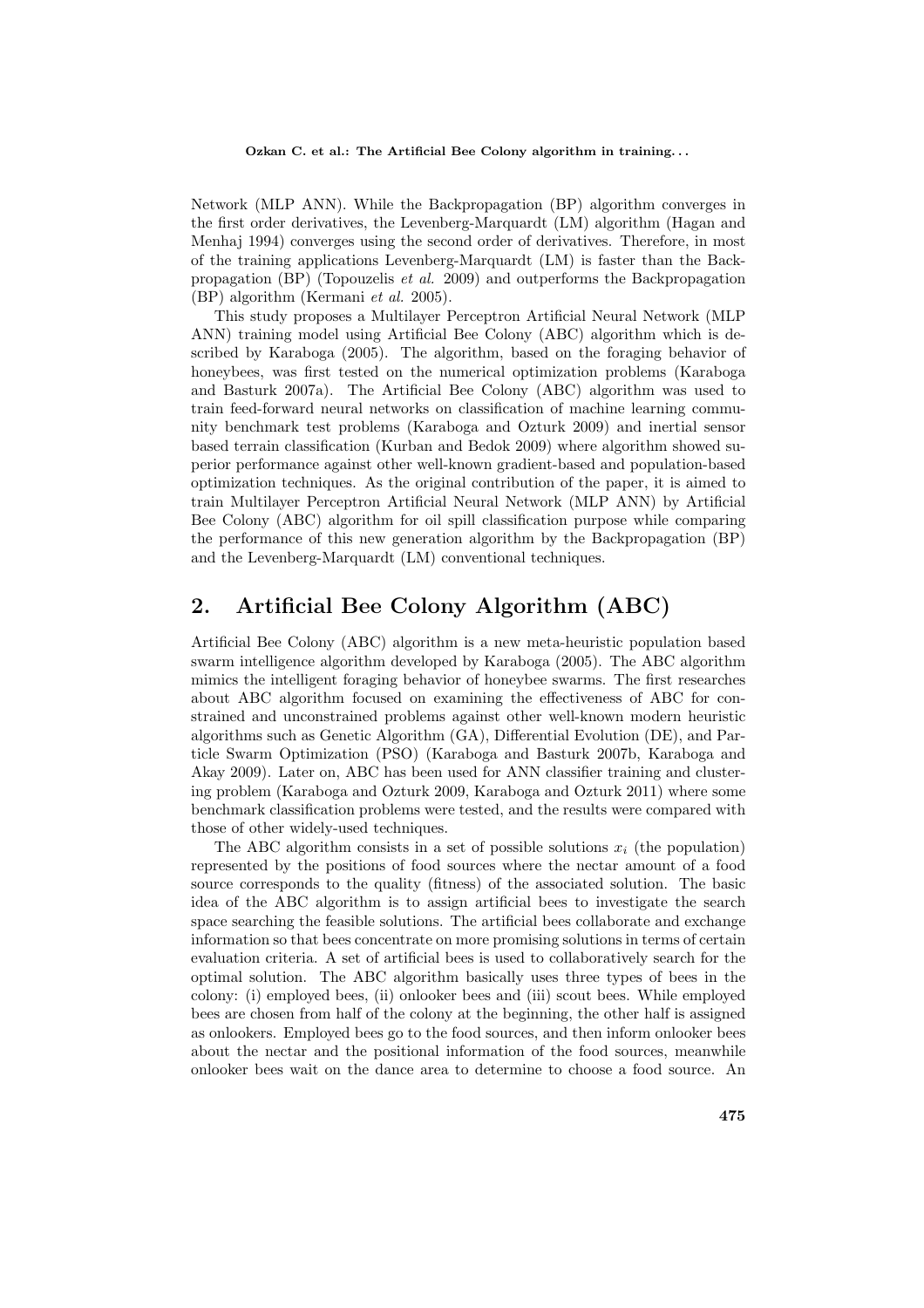employed bee is transformed into a scout bee if its food source is abandoned. As a simulation element, the scout bees carry out random search in the simulation model space.

In the ABC algorithm, the number of employed bees equals the number of food sources plus the number of onlooker bees. There is only one employed bee for each food source where the initial positions of employed bees are randomly generated. At each of following iterations, each of employed bees searches a new food source neighboring to its current food source by using Equation (1), and then computes the amount of nectar of the new food source. On the basis of greedy selection, if the amount of nectar of the new food source is higher than that of its current food source, then the employed bee continues with that food source, otherwise it keeps the current one.

$$
v_{ij} = x_{ij} + \theta_{ij}(x_{ij} - x_{kj}), \qquad (1)
$$

where  $v_i$  is a candidate solution,  $x_i$  is the current solution,  $x_k$  is a neighbor solution and  $\theta$  is a random number between [-1,1] that controls the production of neighbor food sources around  $x_{ij}$ .

After this search process is completed for all employed bees, they share the information about their food sources with the onlooker bees. An onlooker bee analyzes the nectar information and selects a food source in terms of a probability related to the nectar amount of the sources, computed by Equation (2). These empirical probabilities enable a roulette wheel selection which produces better solution candidates to have a greater chance of being selected.

$$
p_i = \frac{fit_i}{\sum\limits_{n=1}^{SN} fit_n},\tag{2}
$$

where  $fit_i$  is the fitness value of solution i, which is proportional to the nectar amount of the food source at position  $i$ , and  $SN$  is the number of food sources, which is equal to the number of employed bees.

The food source to be assigned to an onlooker bee is controlled by a random number which is between 0 and 1 on the basis of a comparison of the random number and the probability value. Once all onlookers have been assigned to food sources, each of them searches within a new neighboring food source by Equation (1) of its assigned food source and computes its nectar amount. If the amount of nectar of the new source is higher than that of the assigned one, then the onlooker bee memorizes the new position and forgets the old one.

If a food source cannot be improved enough through a predetermined number of cycles by the related employed and onlooker bees, it is assigned as an abandoned source and then the employed bee becomes a scout bee when the cycle number exceeds the critical number of cycles, called limit parameter. The scout bee generates a new random solution by Equation  $(3)$ . Assume that  $x_i$  is the abandoned source and  $j \in \{1,2,...,D\}$ , where D is the dimensionality of the solution vector, the scout discovers a new food source which will be replaced with  $x_i$ :

$$
x_i^j = x_{min}^j + rand(0,1)(x_{max}^j - x_{min}^j),
$$
\n(3)

where  $j$  is determined randomly, to be different from  $i$ .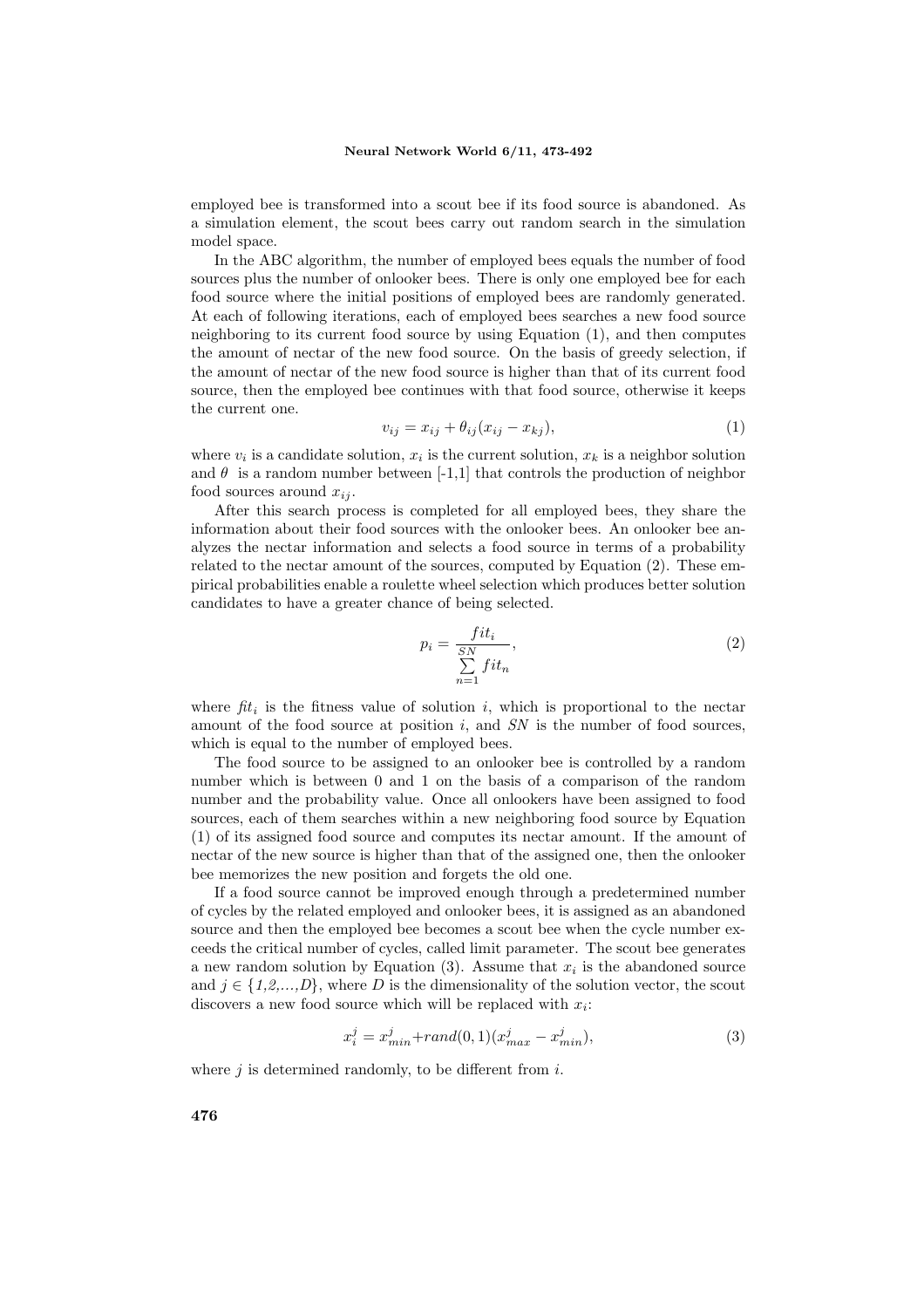The steps of the ABC algorithm are as follows (Karaboga and Ozturk 2009):

- Generate initial population  $x_i$ ,  $i=1...SN$
- Evaluate the population
- Set cycle to 1
- REPEAT

FOR each employed bee

- Produce new solutions  $v_i$  by using Equation (1)
	- Calculate fitness
- Apply the greedy selection process
- FOR each onlooker bee
	- Choose a solution  $x_i$  depending on  $p_i$  calculated by Equation (2) Produce new solutions  $v_i$  by using Equation (1)
	- Calculate fitness
	- Apply the greedy selection process
- If there is an abandoned solution for the scout, then
	- Replace it with a new solution produced by Equation (3)
- Memorize the best solution achieved so far • Assign cycle to  $cycle + 1$
- UNTIL maximum cycle number is reached

There are three control parameters in the ABC algorithm: (i) the number of food sources which is equal to the number of employed and also onlooker bees  $(SN)$ , (ii) the limit parameter, and (iii) the maximum cycle number.

### 3. Study Area and Feature Extraction

Radarsat-1 images covering the oil pollution occurred on the Lebanese coast in July 2007 were used as a dataset. Radarsat-1 images were acquired by ITU-CSCRS (Istanbul Technical University – Centre for Satellite Communication and Remote Sensing) during the event. Depending on the wind and current condition, the oil pollution spread 100 miles along the coast and affected also Syria's shoreline. In the East Mediterranean region, Lebanon, neighboring Syria and Israel, has 225 km coastline (Fig. 1). This oil pollution occurred due to the bombing of a power plant at Jiyeh, 12 miles south of Beirut, and affected approximately 1/3 of the whole Lebanese coastline, nearly 70-80 km north of the power plant which is illustrated with blue points on Fig. 1. Depending on the weather conditions, it could have been also a serious threat to the neighboring Mediterranean countries such as Turkey, Cyprus and Syria.

Features can be branched into three categories (Solberg and Theophilopoulos 1997, Del Frate et al. 2000, Karathanassi et al. 2006, Brekke and Solberg 2005a) as given below:

- The geometric characteristics of oil spills such as area, perimeter, complexity.
- The physical behavior of oil spills such as mean, standard deviation or max backscatter value.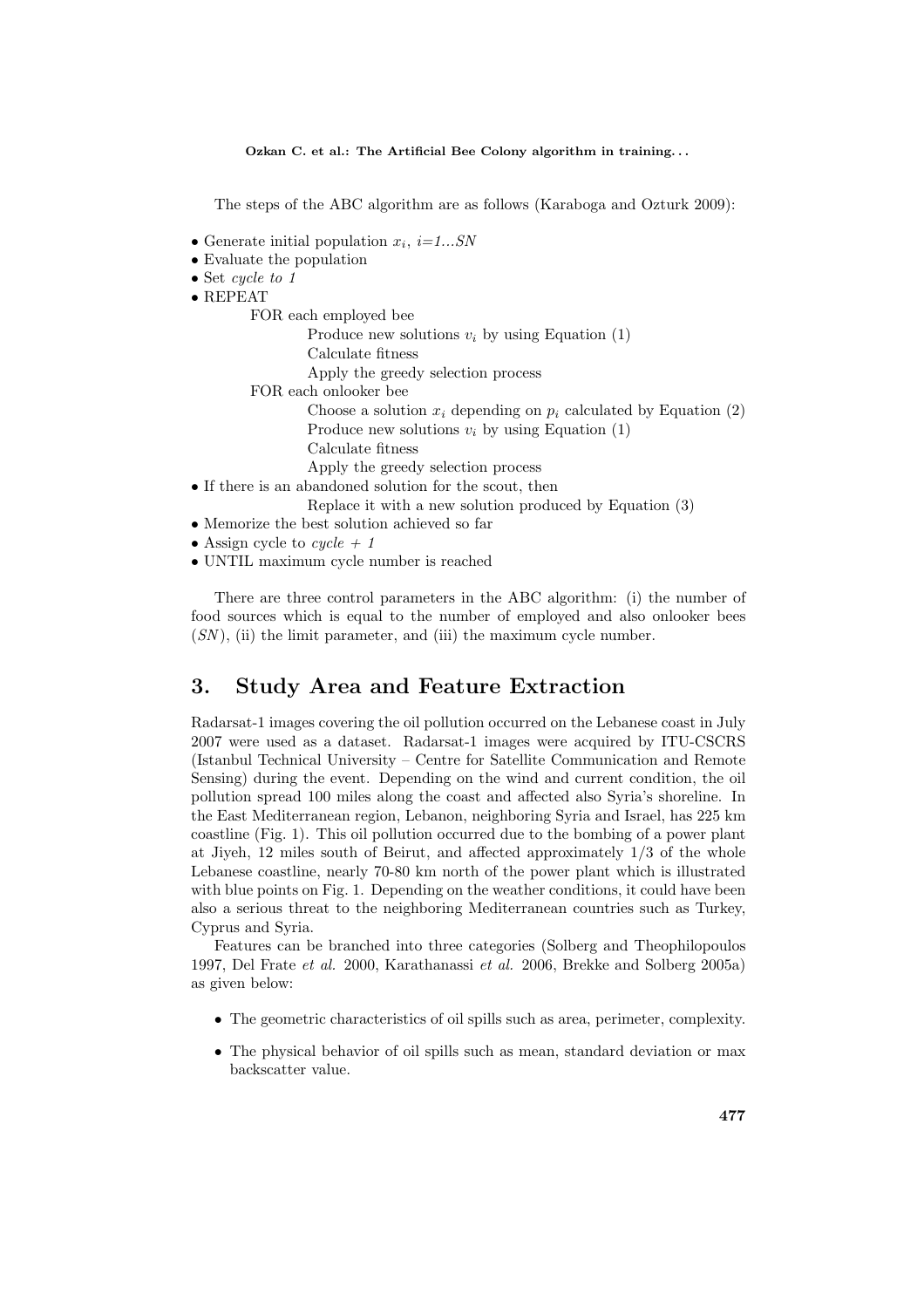• The oil spill context in the image such as number of other dark formations, presence of ships and proximity to and route of ships.

In addition to these features, textural information may be seen as another category, etc. Haralick features (Haralick 1979). Texture can be defined as a variation of the pixel intensities in a specific image area and some features based on texture measures may increase the classification performance (Törma  $et \, al.$ ) 2004). Haralick features describing the texture features can be computed using Haralick's co-occurrence matrix based on image intensities (Haralick et al. 1973). A co-occurrence matrix is a two dimensional histogram of intensity values for a pair of image pixels which are separated by a fixed spatial relationship. The texture measures based on co-occurrence matrix can be Angular Second Moment, Contrast, Correlation, Dissimilarity, Entropy, Homogeneity, Mean and Standard Deviation (Assilzadeh and Mansor 2001).

The features based on the above characteristics represent objects instead of pixels. Especially geometric, physical and contextual characteristics are computed, based on the objects (dark formations). Therefore, before the features are computed, the dark objects must be extracted. It is obvious that an object-oriented approach is more convenient for SAR imagery classification because of both the coherent nature imagery of SAR and the closeness of the dark area intensity values. The detailed explanations of the sub-features of these general categories can be found in Topouzelis et al. (2009), which examines different combinations of a total of 25 sub-features on a basis of maximizing the oil spill detection performance by



Fig. 1 Study area: Big point represents the origin of oil spill and small points represent the dispersion of oil spill.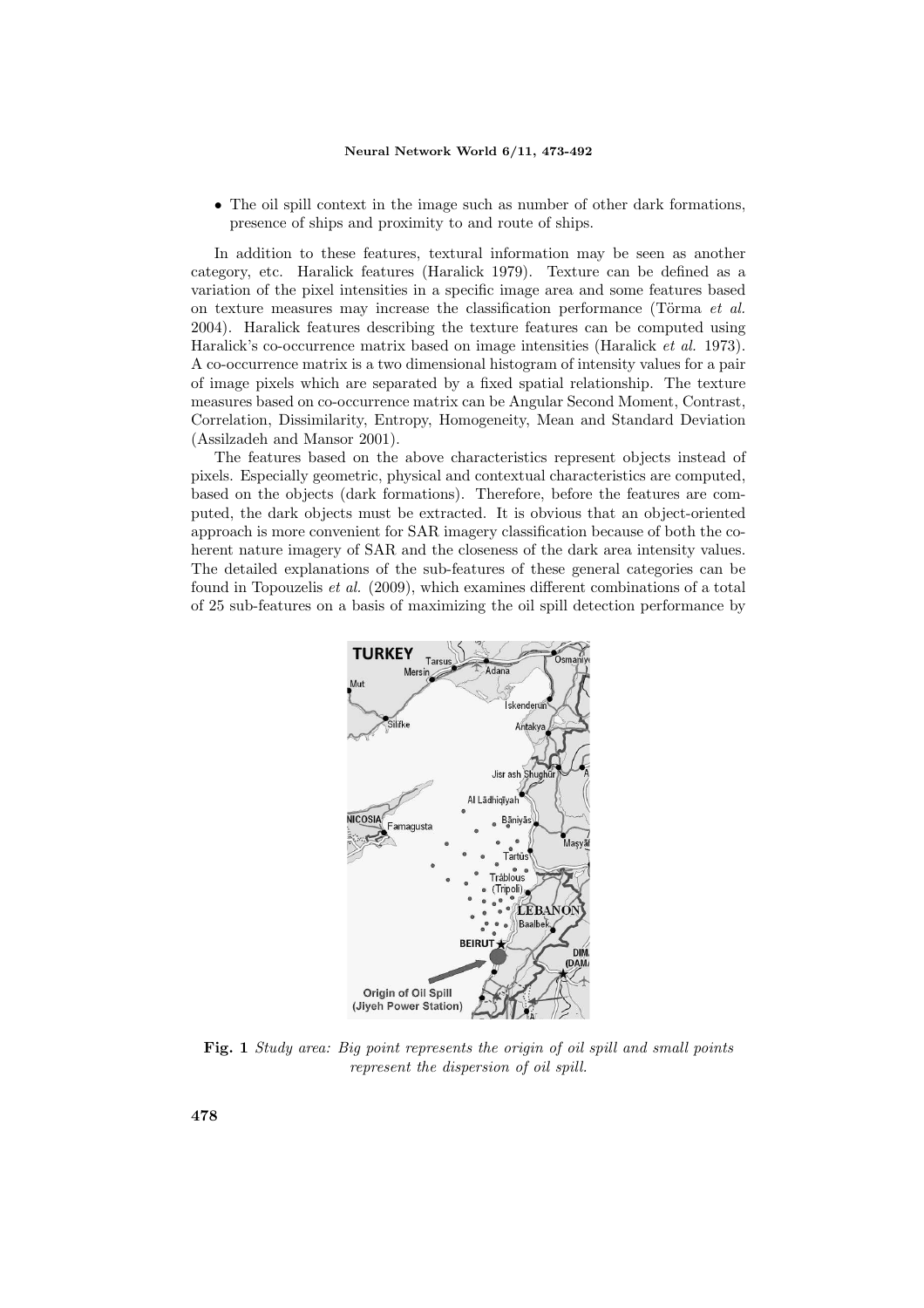using a Genetic Search Algorithm (GA). They reported that 10 of the features as the optimal group of features represented the full classification accuracy according to their proposed method. Although many combinations of features can be selected, the following features are preferred to be used as the feature set according to the characteristics and our analysis. In fact, finding an optimal set of features is not the main motivation of the paper. Moreover, the feature set might be preferred not to obtain full accuracy in order to be able to test various optimization algorithms. Consequently, the selected features are SP2, BSd, ConLa, Opm, Opm/Bpm, OSd, P/A, C and THm (Topouzelis et al. 2009):

- SP2 means Shape factor II (SP2), which describes the general shape of the object. It is also called as 'first invariant planar moment', 'form factor', and 'asymmetry'.
- BSd means Background standard deviation, which is the standard deviation of the intensity values of the pixels belonging to the region of interest, selected by the user surrounding the object.
- ConLa means Local area contrast ratio, which is the ratio between the mean backscatter value of the object and the mean backscatter value of a window centered at the region.
- Opm means object power to mean ratio, which is the ratio between standard deviation of the object and the mean of the object.
- Opm/Bpm means of the power to mean ratio, which is the ratio between the object power to mean ratio and the background power to mean ratio.
- OSd means object standard deviation, which is the standard deviation of the object.
- P/A means perimeter to area ratio, which is the ratio between the perimeter (P) and the area (A) of the object.
- C means object complexity, which describes how simple (or complex) the geometrical objects are.
- THm means mean Haralick texture, which is the mean Haralick texture based on the average of the grey level co-occurrence matrices of the sub-objects.

The features can be categorized as:  $SP2$ ,  $P/A$ , and C are geometrical characteristics; BSd, ConLa, Opm, Opm/Bpm, and OSd refer to physical characteristics, and THm is textural characteristic of dark formations (Topouzelis et al. 2009).

In order to extract the above features on the basis of low computational burden, the dark areas are firstly windowed in proper extents. Fig. 2 shows windowed dark areas of determined oil spill and look-alike.

The objects are the dark formations in the windows where a total of 68 oil and 53 look-alike objects detected by CSCRS is windowed. The objects were segmented on the basis of binary image. Binary image enables to extract the pixel coordinates of object elements. Using binary images as a mask, the preferred 9 features are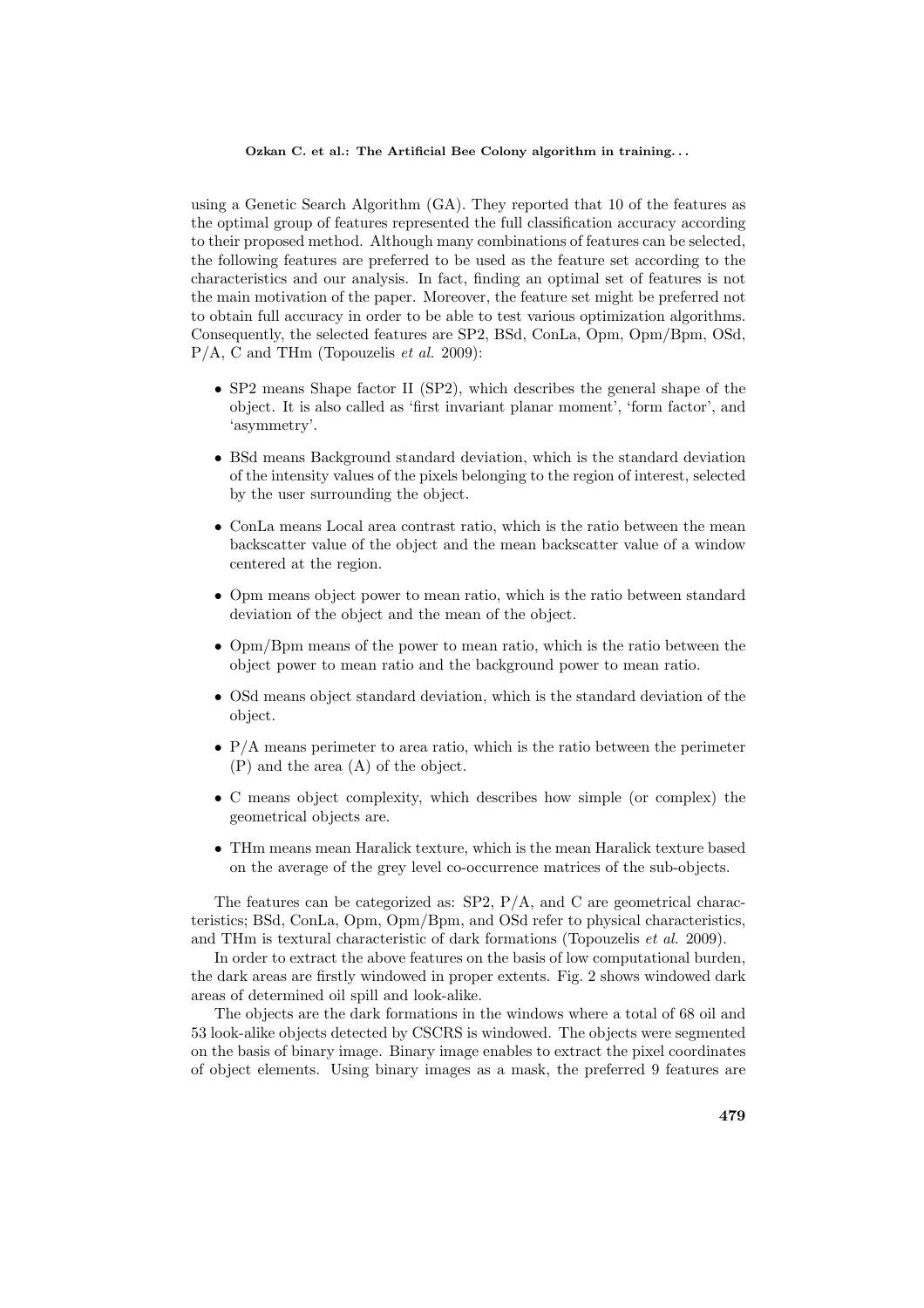

Fig. 2 Oil (left) and look-alike (right) windows.

computed from the objects and the backgrounds for each window. The statistics of oil and look-alike data are given in Tab. I.

The features are randomly divided into train and test data for both oil and look-alike objects: 35 train and 30 test objects for oil data and 30 train and 23 test objects for look-alike data, etc. all in all 65 objects as a train set and 56 objects as a test set.

| Features        |        |        | Oil    |        |        |        | Look-Alike |        |
|-----------------|--------|--------|--------|--------|--------|--------|------------|--------|
|                 | Min.   | Max.   | Mean   | Std.   | Min.   | Max.   | Mean       | Std.   |
| SP <sub>2</sub> | 0.053  |        | 0.547  | 0.202  | 0.269  |        | 0.666      | 0.173  |
| <b>BSd</b>      | 13.635 | 68.04  | 40.453 | 14.677 | 23.475 | 68.066 | 41.780     | 9.551  |
| ConLa           | 0.373  | 0.85   | 0.547  | 0.088  | 0.440  | 0.663  | 0.570      | 0.062  |
| Opm             | 0.177  | 0.457  | 0.257  | 0.066  | 0.169  | 0.297  | 0.207      | 0.025  |
| Opm/Bpm         | 0.454  | 5.424  | 1.071  | 0.685  | 0.433  | 1.410  | 0.808      | 0.181  |
| OSd             | 7.009  | 53.165 | 20.275 | 9.309  | 8.972  | 29.838 | 16.791     | 4.349  |
| P/A             | 0.095  | 0.881  | 0.486  | 0.221  | 0.173  | 0.673  | 0.448      | 0.110  |
| $\mathbf C$     | 2.020  | 51.252 | 13.250 | 9.873  | 9.213  | 74.762 | 23.898     | 11.588 |
| THm             | 11.400 | 36.202 | 22.346 | 5.890  | 12.400 | 35.577 | 21.437     | 5.312  |

Tab. I Statistics of oil and look-alike data.

### 4. Network Model

The design of a topologic structure (number of hidden layers and number of neurons within the layers) of a Multilayer Perceptron Artificial Neural Network (MLP ANN) is important (Dayhof 1990, Haykin 1999). Generally, one hidden layer is capable of learning (generalizing) the relations between input and output well enough (Lawrence 1993, Bishop 1995). The number of neurons in a hidden layer is so flexible that any number of neurons (not less than the output dimension) may be easily employed with enough training iterations depending on the input-output data. If the topology is not enough, poor results are obtained because of lack of general-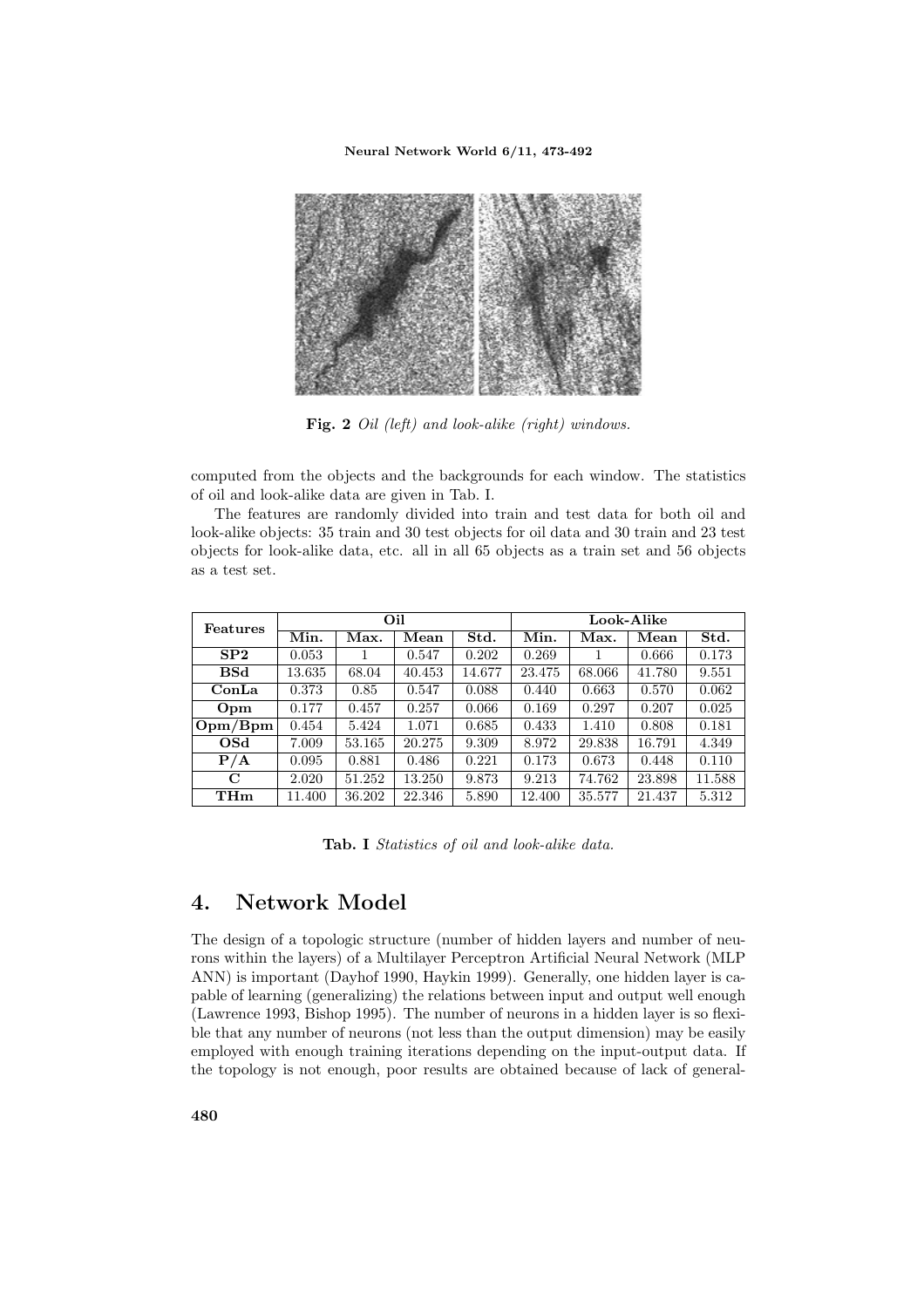ization. On the contrary, if the topology is overdetermined, then generalization transforms into memorizing; this is also known as overfitting. So, these topologic parameters are usually determined by trial and error (Kavzoglu and Mather 2003). After many tests, our topology was selected as 9-6-2, one hidden layer with 6 neurons. Input and output layers were fixed by the dimension of input and output patterns. Two classes (oil and look-alike) were represented by 2 neurons in the output layer and nine different features were represented by 9 neurons in the input layer. The logarithmic sigmoid transfer function was employed at hidden and output layer neurons. The topology covered 74 total unknown parameters of weights and biases to be optimized  $(9*6+6+6*2+2)$ .

All the parameters of BP, LM and ABC were determined by trial and error from many tests. The learning rate parameter for BP was 0.4. For LM applications the blending factor was 0.01 and its increase and decrease values were set to 10 and 0.1, respectively. Colony size, maximum cycle number and limit value of the ABC algorithm were set 20, 1000 and 500, respectively. The working interval of parameters (ANN weights and biases) was chosen as [-10 10]. The input data were normalized (i.e. [-1 , 1] closed interval) to increase the classification performance and to decrease the convergence time before the data given to the network.

### 5. Methodology

Since the optimal values of the weight and bias parameters which store information are unknown, the training phase (updating of weights and biases) is naturally an iterative process. The parameters are randomly initialized at the first iteration. Then, each run of training phases with a sufficient number of iterations provides a different solution space. The general strategy in training phase is using validation data to prevent overfitting and then testing the optimized parameters (Kavzoglu and Mather 2003, Weigend 1994). Furthermore, assuming to have a reasonable number of iterations on the basis of generalization, it is believed that not only generalization but also robustness is important. From the viewpoint of the study, robustness can be defined as the performance precision of multiple runs, having a small dispersion of performances. When the performance or error values are clustered in a narrow interval, it means that the algorithm is resistant to different initial conditions and the algorithm is stable. Since the artificial intelligence techniques are mostly heuristic algorithms, i.e. a solution can always be found but there is not a guarantee to be optimal, robustness is one of the main criteria to be checked especially in the comparison of such type algorithms. Therefore, BP, LM, and ABC algorithms are compared to each other in terms of descriptive statistics obtained from 30 independent runs. Afterwards, these groups of 30 elements are statistically tested on the basis of the inferential statistical approaches. In statistical inference, 30 is assumed as a threshold for reasonable statistical analysis (Johnson and Bhattacharyya 2000).

The value of 1000 was determined as an iteration number for all runs of BP, LM, and ABC algorithms. In spite of the fact that the number of iterations of ABC runs might have been assigned a higher value because of its heuristic nature, ABC had a moderate convergence speed so that higher iterations were not needed in the problem.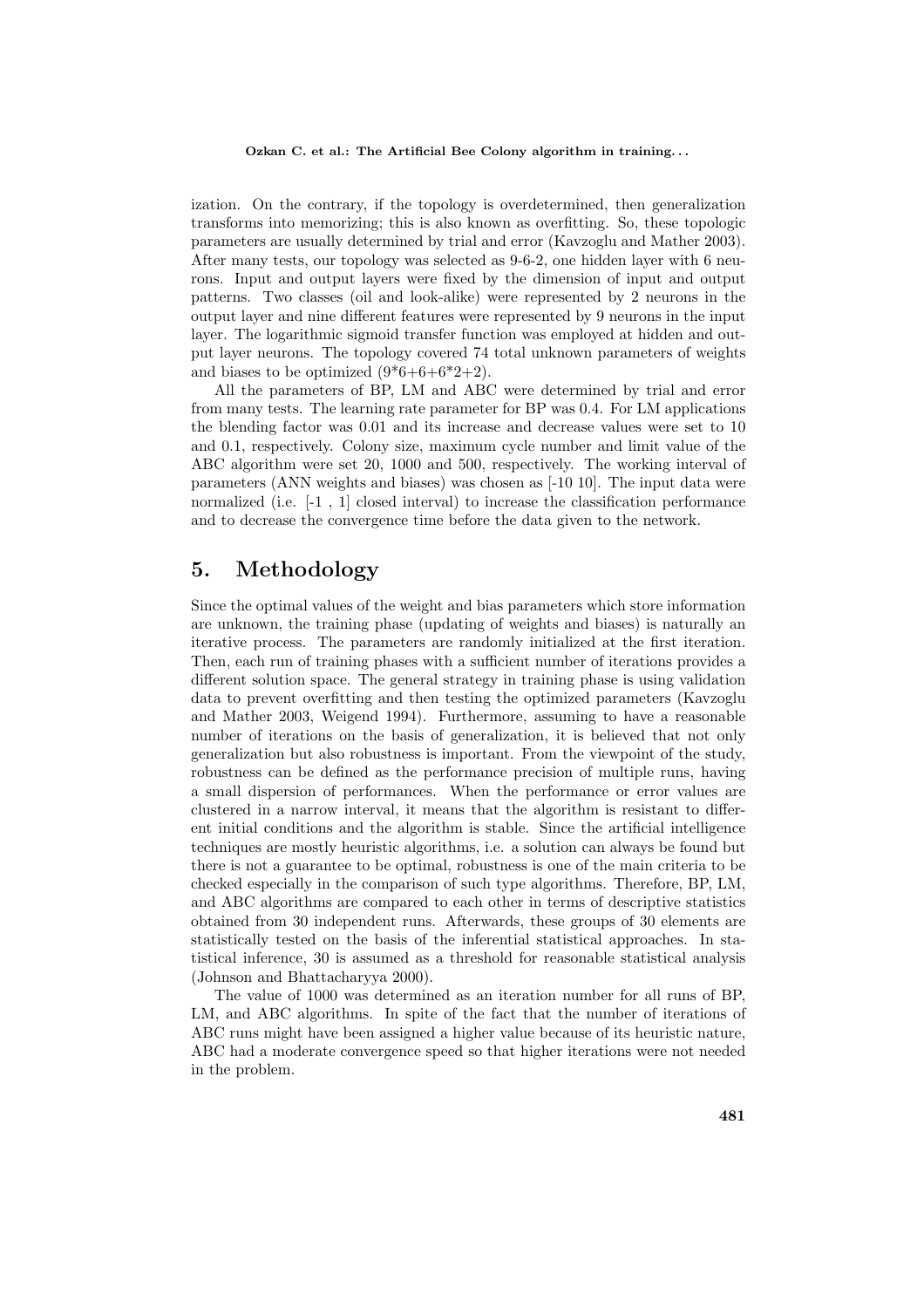In the experiments, the test data were simulated by the network models after the training phase to obtain the classification results which were used to compute the overall, procedure and user accuracies (Congalton and Green 1999) and the mean, minimum, maximum, standard deviation, skewness and kurtosis statistics. Skewness is a form measure of shape of distribution. A nonzero skewness means the stack of the values lies to the left or right of the mean, etc. asymmetric tail formation. A zero value means nearly even distributed on both sides of the mean. Kurtosis illustrates the flatness of the distribution with respect to Normal Curve, so it is informative about the tail behavior of distribution. Nonzero values mean more of the variance is the result of infrequent or frequent extreme deviations.

The frequency distributions of overall accuracies were illustrated graphically in terms of bar graphics (kind of histogram) with fitting Normal distribution. Let us analyze visually the shapes of the graphics and the fitted Normal curves to find whether the variation is within a reasonable range or not, etc. the bigger standard deviation (a flattened Normal curve), the less robustness (precision). Finally, the mean overall accuracy performances obtained from 1000 iterations were plotted for each of BP, LM and ABC algorithms to examine the convergence speed.

### 6. Results

The results obtained from the simulations were used to compute overall, procedure and user accuracies of oil and look-alike test data. The classification accuracies are basically given in two types: the accuracies obtained from the 1000 iterations for each run after 1000 training iterations and accuracies obtained from the optimal iterations for each run. The optimal iteration of a run is determined according to the highest overall accuracy in that run. The optimal number of iterations is computed since a better accuracy can be obtained by the parameter values which are determined in the earlier iterations of the training process than the accuracy of the last iteration. In order to be able to evaluate the performances, the weight and bias parameters of each of iteration were saved. For example, in LM training, a total of 1000 iterations give a 74x1000 parameter matrix. After running LM 30 times independently, the matrix becomes a 74x1000x30 matrix. By loading the stored parameters into the network model, accuracies for oil and look-alike were computed for each iteration at each run. Consequently, five (one overall, two procedure and two user accuracies) 1000x30 sized performance matrices were produced. Then, the optimal iteration numbers which reflect the highest overall accuracies in each of the 30 runs were determined. According to the optimal iterations, the classification performances were extracted from the performance matrices. The results are given in Tabs. II–IV. In these tables, OA, PA and UA abbreviations stand for overall accuracy, procedure accuracy and user accuracy, respectively. The descriptive statistics of 1000 and optimal iterations are given in Tabs. V–VI. At a glance, the results clearly point out the vantage of ABC over BP and LM.

The two-sided tests for skewness and kurtosis illustrate the normality of overall accuracies of algorithms from 30 runs, i.e. groups. The null hypothesis  $(H_0)$  claims that the skewness and kurtosis values are zero. The alternative hypothesis  $(H_1)$ generally claims that skewness and kurtosis are not equal to zero. For significance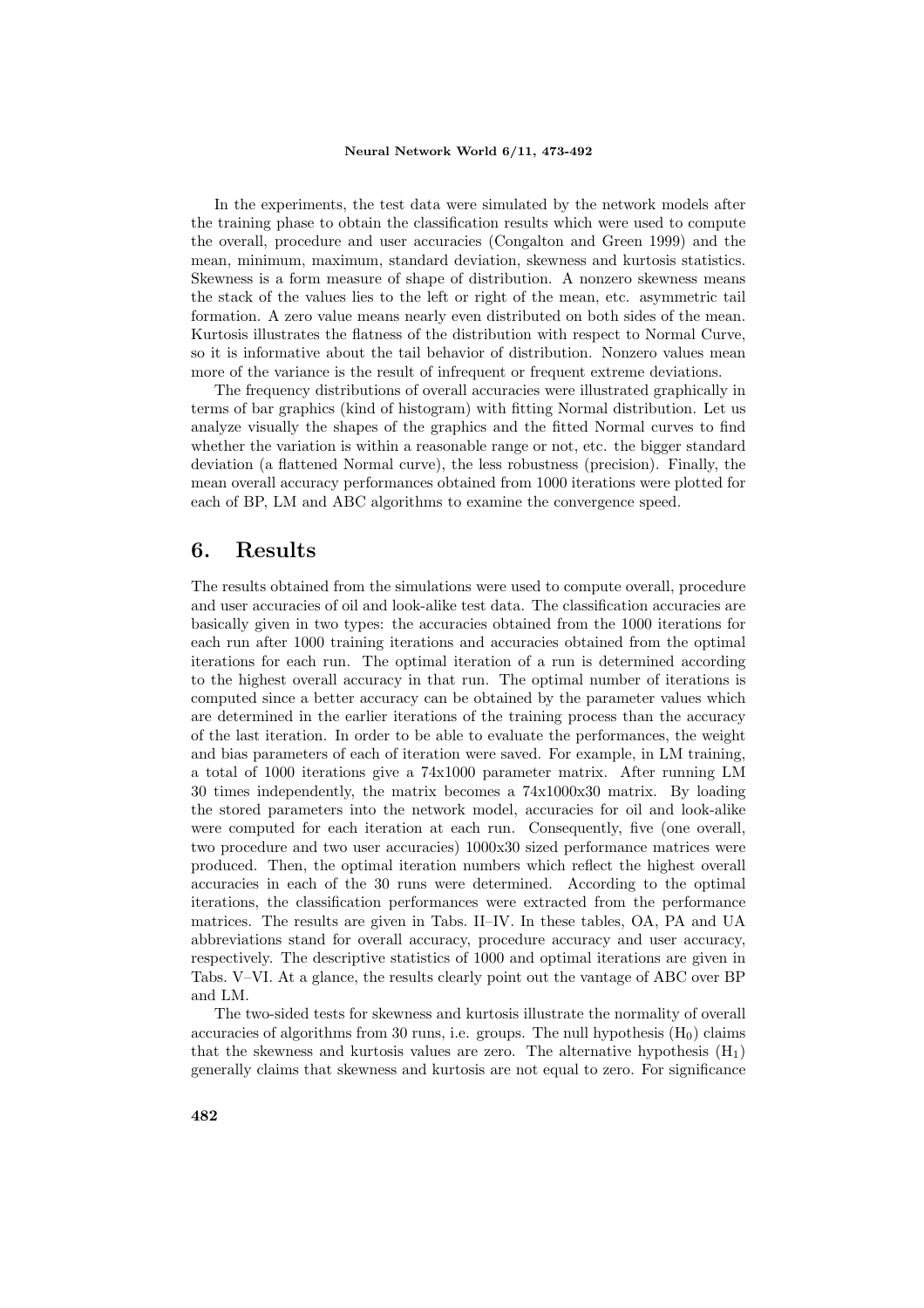|                                       | Iteration         | $\mathcal{L}$ |       | PA                |       | <b>ND</b> | Iteration        | $\mathcal{L}$ |            | PA                 |       | UA                |
|---------------------------------------|-------------------|---------------|-------|-------------------|-------|-----------|------------------|---------------|------------|--------------------|-------|-------------------|
| $#$ of<br>Run                         |                   |               | öil   | Alike             | öil   | Alike     |                  |               | öil        | <b>Alike</b>       | öil   | Alike             |
|                                       | 1000              | 69.64         | 69.70 | 69.57             | 76.67 | 61.54     | 943              | 69.64         | 69.70      | 69.57              | 76.67 | 61.54             |
| u                                     | 1000              | 80.36         | 87.88 | 69.57             | 80.56 | 80.00     | 927              | 80.36         | 87.88      | 69.57              | 80.56 | 80.00             |
| S                                     | $\frac{000}{1}$   | 78.57         | 81.82 | 73.91             | 81.82 | 73.91     | 790              | 80.36         | 84.85      | 73.91              | 82.35 | 77.27             |
| 4                                     | $\frac{000}{1}$   | 80.36         | 84.85 | $\frac{1}{13.91}$ | 82.35 | 77.27     | 488              | 82.14         | 87.88      | 73.91              | 82.86 | 80.95             |
| P.                                    | $\overline{1000}$ | 78.57         | 84.85 | 69.57             | 80.00 | 76.19     | 920              | 80.36         | 87.88      | 69.57              | 80.56 | 80.00             |
| అ                                     | 1000              | 80.36         | 78.79 | 82.61             | 86.67 | 73.08     | 498              | 82.14         | 62.84      | 86.96              | 89.66 | 74.07             |
| N                                     | $\overline{000}$  | 78.57         | 84.85 | 69.57             | 80.00 | 76.19     | 499              | 80.36         | 81.82      | 78.26              | 84.38 | 75.00             |
| œ                                     | 1000              | 75.00         | 72.73 | 78.26             | 82.76 | 66.67     | 483              | 80.36         | 84.85      | 73.91              | 82.35 | 77.27             |
| ග                                     | $\overline{000}$  | 82.14         | 84.85 | 78.26             | 84.85 | 78.26     | 546              | 82.14         | 81.82      | 82.61              | 87.10 | 76.00             |
| $\mathbf{r}$                          | 1000              | 75.00         | 72.73 | 78.26             | 82.76 | 66.67     | 925              | 75.00         | 72.73      | 78.26              | 82.76 | 66.67             |
| 급                                     | 1000              | 83.93         | 93.94 | 69.57             | 81.58 | 88.89     | $\overline{763}$ | 87.50         | 96.97      | 73.91              | 84.21 | 94.44             |
| $\frac{2}{1}$                         | 1000              | 75.00         | 69.70 | 82.61             | 85.19 | 65.52     | 979              | 75.00         | 69.7       | 82.61              | 85.19 | 65.52             |
| 13                                    | 1000              | 58.93         | 100   | $\circ$           | 58.93 | NaN       | 86               | 58.93         | <b>OOT</b> | $\circ$            | 58.93 | NaN               |
| $\overline{14}$                       | 1000              | 82.14         | 90.91 | 69.57             | 81.08 | 84.21     | 926              | 83.93         | 93.94      | 69.57              | 81.58 | 88.89             |
| $\frac{15}{2}$                        | 1000              | 55.36         | 63.64 | 43.48             | 61.76 | 45.45     | $\circ$          | 60.71         | 100        | 4.35               | 60.00 | 100               |
| $\frac{6}{1}$                         | 1000              | 66.07         | 87.88 | 34.78             | 65.91 | 66.67     | 267              | 66.07         | 90.91      | 30.43              | 65.22 | 70.00             |
| $\frac{17}{11}$                       | $\frac{0001}{2}$  | 78.57         | 81.82 | 73.91             | 81.82 | 73.91     | 325              | 82.14         | 84.85      | 78.26              | 84.85 | 78.26             |
| 18                                    | $\overline{1000}$ | 82.14         | 87.88 | 73.91             | 82.86 | 80.95     | $\overline{952}$ | 82.14         | 87.88      | 73.91              | 82.86 | 80.95             |
| $\frac{0}{1}$                         | 1000              | 78.57         | 62.82 | 78.26             | 83.87 | 72.00     | 685              | 80.36         | 78.79      | 82.61              | 86.67 | 73.08             |
| $\overline{20}$                       | $\overline{1000}$ | 76.79         | 78.79 | $\sqrt{73.91}$    | 81.25 | 70.83     | 962              | 76.79         | 78.79      | $\overline{73.91}$ | 81.25 | $\frac{70.83}{ }$ |
| $\overline{21}$                       | 1000              | 78.57         | 75.76 | 82.61             | 86.21 | 70.37     | 672              | 78.57         | 78.79      | 78.26              | 83.87 | 72.00             |
| 22                                    | 1000              | 75.00         | 78.79 | 69.57             | 78.79 | 69.57     | 773              | 75.00         | 78.79      | 69.57              | 78.79 | 69.57             |
| 23                                    | 1000              | 83.93         | 84.85 | 82.61             | 87.50 | 79.17     | 820              | 85.71         | 87.88      | 82.61              | 87.88 | 82.61             |
| 24                                    | 1000              | 75.00         | 78.79 | 69.57             | 62.84 | 69.57     | 450              | 82.14         | 87.88      | $\frac{73.91}{ }$  | 82.86 | 80.95             |
| 25                                    | 1000              | 69.64         | 63.64 | 78.26             | 80.77 | 60.00     | 534              | 69.64         | 54.55      | 91.30              | 90.00 | 58.33             |
| 26                                    | 1000              | 60.71         | 54.55 | 69.57             | 72.00 | 51.61     | 953              | 60.71         | 54.55      | 69.57              | 72.00 | 51.61             |
| $\frac{1}{27}$                        | 1000              | 78.57         | 78.79 | $\frac{78.26}{ }$ | 83.87 | 72.00     | 676              | 80.36         | 81.82      | $\frac{78.26}{ }$  | 84.38 | 75.00             |
| 28                                    | 1000              | 62.5          | 84.85 | 30.43             | 63.64 | 58.33     | 980              | 64.29         | 87.88      | 30.43              | 64.44 | 63.64             |
| 29                                    | $\overline{1000}$ | 78.57         | 78.79 | 78.26             | 83.87 | 72.00     | 936              | 78.57         | 78.79      | 78.26              | 83.87 | 72.00             |
| $\overline{\overline{\overline{30}}}$ | 1000              | 78.57         | 84.85 | 69.57             | 80.00 | 76.19     | 506              | 80.36         | 87.88      | 69.57              | 80.56 | 80.00             |

483

Tab. II Classification accuracies of BP from 1000 (left) and optimal iterations (right) (%). (OA: Overall Accuracy, PA: Procedure Accuracy, UA: User Accuracy).

**Tab. II** Classification accuracies of BP from 1000 (left) and optimal iterations (right) (%). (OA: Overall Accuracy, PA: Procedure<br>Accuracy, UA: User Accuracy, UA: User Accuracy).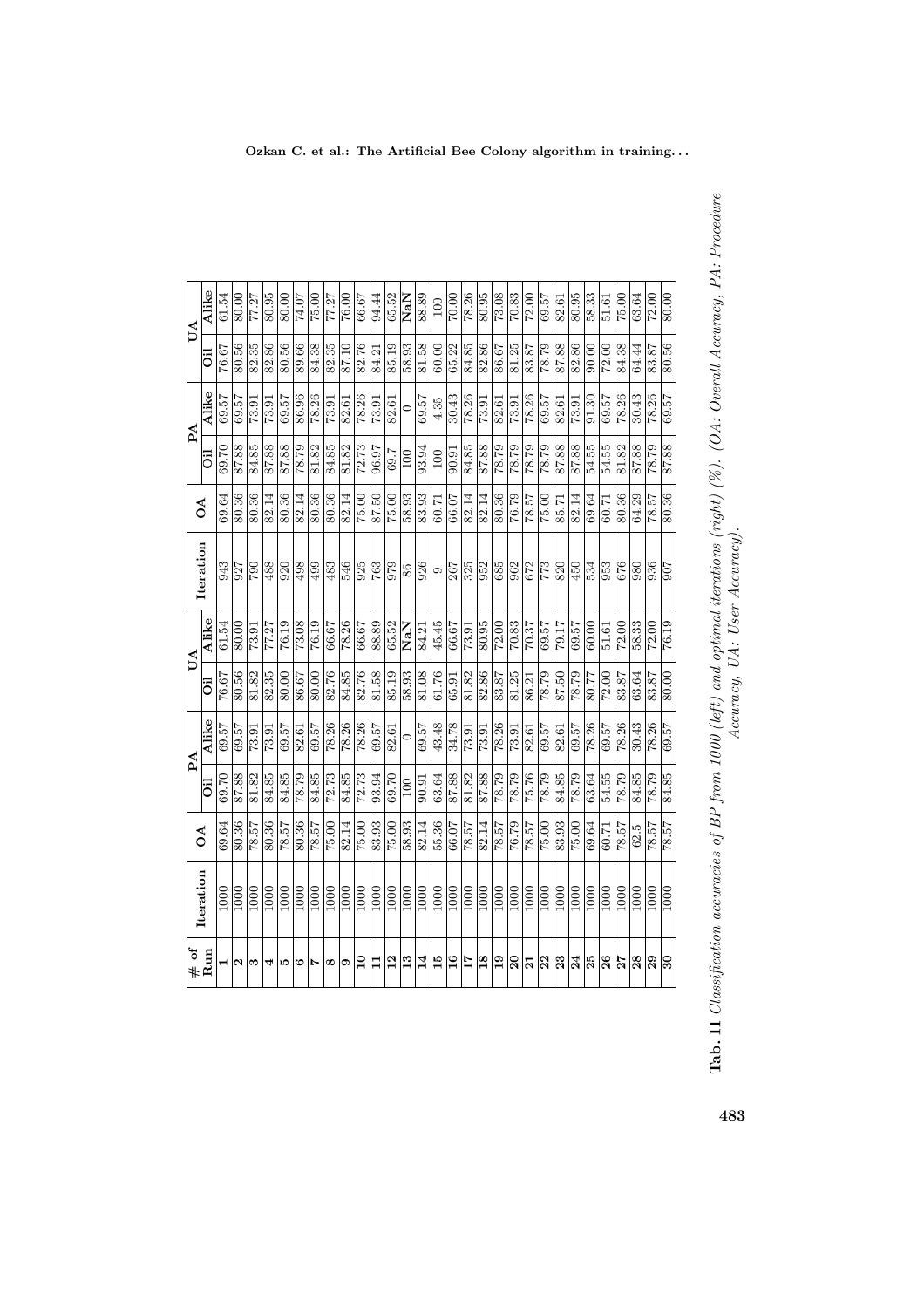| $\#$ of                 |                   |                         | AA             |           |                | ΡÄ    |                |                         |                | PA                      |                | $\mathbf{p}$     |
|-------------------------|-------------------|-------------------------|----------------|-----------|----------------|-------|----------------|-------------------------|----------------|-------------------------|----------------|------------------|
| Run                     | Iteration         | $\overline{\mathsf{v}}$ | $\overline{0}$ | Alike     | $\overline{0}$ | Alike | Iteration      | $\overline{\mathsf{v}}$ | $\overline{0}$ | Alike                   | $\overline{0}$ | Alike            |
|                         | 1000              | 78.57                   | 67.87          | 78.26     | 83.87          | 72.00 | 5              | 82.14                   | 84.85          | 78.26                   | 84.85          | 78.26            |
| Z                       | $\overline{000}$  | 58.93                   | 57.58          | 50.87     | 98'19          | 00.05 | $\overline{5}$ | 83.93                   | 87.88          | 78.26                   | 85.29          | 81.82            |
| $\mathbf{c}$            | 1000              | 78.57                   | 84.85          | 22.57     | 80.00          | 76.19 | CП             | 83.93                   | 87.88          | 78.26                   | 85.29          | 81.82            |
| 4                       | 1000              | 75.00                   | 02.69          | 82.61     | 85.19          | 65.52 | 5              | 83.93                   | 87.88          | 78.26                   | 85.29          | 81.82            |
| Ċ                       | $\overline{5}$    | 82.14                   | 84.85          | 78.26     | 84.85          | 78.26 | $\overline{6}$ | 12.98                   | 87.88          | 82.61                   | 87.88          | 82.61            |
| G                       | 0001              | $80.36\,$               | 67.87          | 82.61     | 79.88          | 73.08 | G              | 82.14                   | $84.85\,$      | 78.26                   | 84.85          | 78.26            |
| ↴                       | $\overline{000}$  | 80.36                   | 62.87          | 82.61     | 86.67          | 73.08 | $\frac{c}{1}$  | 82.14                   | 81.82          | 82.61                   | 01.78          | $-0.007$         |
| $\infty$                | 1000              | 75.00                   | 02.69          | 82.61     | 85.19          | 65.52 | $^{\circ}$     | 80.36                   | 84.85          | 73.91                   | 82.35          | 77.27            |
| 6                       | $\overline{000}$  | 75.00                   | 72.73          | 78.26     | 82.76          | 29'99 | G              | 82.14                   | 84.85          | 78.26                   | 84.85          | 78.26            |
| $\overline{0}$          | <b>1000</b>       | $83.93\,$               | 81.82          | 86.96     | 00.06          | 76.92 | $\circ$        | 17.78                   | 84.85          | 86.96                   | 90.32          | 00.08            |
| 冒                       | 0001              | 76.79                   | <b>75.76</b>   | 78.26     | 83.33          | 69.23 | 4              | 83.93                   | 81.82          | 96.98                   | 00.00          | 76.92            |
| 12                      | 1000              | 71.43                   | 72.73          | 42.99     | 77.42          | 64.00 | ĊП             | 83.93                   | 87.88          | 78.26                   | 85.29          | 81.82            |
| ದ                       | 0001              | 67.86                   | 63.64          | $13.91\,$ | 87.77          | 58.62 | $\circ$        | 12.38                   | 16'06          | 78.26                   | 17.38          | 17.38            |
| 14                      | $\overline{000}$  | 75.00                   | 72.73          | 78.26     | 82.76          | 29'99 | 4              | 80.36                   | 26.97          | 56.52                   | 76.19          | 92.86            |
| 5                       | $\overline{500}$  | 73.21                   | 72.73          | 13.91     | 80.00          | 65.38 | $\circ$        | 83.93                   | 81.82          | 86.96                   | 00.00          | 76.92            |
| 5                       | 0001              | 67.86                   | 63.64          | 73.91     | 87.77          | 58.62 | $\circ$        | 83.93                   | 84.85          | 82.61                   | 02.50          | 79.17            |
| 11                      | <b>1000</b>       | 62.92                   | <b>75.76</b>   | 78.26     | 83.33          | 69.23 | $\rm{c}$       | 83.93                   | 26.97          | 65.22                   | 00.08          | 93.75            |
| $\overline{\mathbf{8}}$ | $\overline{5}$    | 62.92                   | 97.75          | 78.26     | 83.33          | 69.23 | $\infty$       | 83.93                   | 87.88          | 97.87                   | 85.29          | 81.82            |
| 5                       | $\overline{500}$  | 80.36                   | 92.22          | 86.96     | 89.29          | 71.43 | ಜ              | 12:28                   | 87.88          | 82.61                   | 87.88          | 82.61            |
| $\overline{8}$          | 0001              | 78.57                   | 67.87          | 78.26     | 83.87          | 72.00 | ল              | 17.38                   | 87.88          | $82.61\,$               | 87.88          | 82.61            |
| ΓZ                      | $\overline{000}$  | 75.00                   | 72.73          | 78.26     | 82.76          | 29.99 | ςg             | 78.57                   | 62.82          | 78.26                   | 83.87          | 72.00            |
| 22                      | 500               | 80.36                   | 81.82          | 78.26     | 84.38          | 75.00 | $\overline{5}$ | 12.98                   | 87.88          | 82.61                   | 87.88          | 82.61            |
| 23                      | $\overline{0001}$ | 75.00                   | 02.69          | 82.61     | 85.19          | 65.52 | $\infty$       | 17.38                   | 26.97          | <b>75.97</b>            | $82.05\,$      | 94.12            |
| 24                      | 1000              | 83.93                   | 81.82          | 86.96     | 00'06          | 76.92 | 14             | 83.93                   | 81.82          | 86.96                   | 00.00          | 76.92            |
| 25                      | $\overline{5}$    | 80.36                   | 84.85          | 13.91     | 82.35          | 77.27 | CП             | 87.50                   | 26'96          | 18.91                   | 84.21          | 94.44            |
| 26                      | 1000              | 73.21                   | 02.69          | 78.26     | 82.14          | 64.29 | c              | 89.29                   | 16'06          | 86.96                   | 16'06          | 86.96            |
| 77                      | $\overline{5}$    | $82.14\,$               | 84.85          | 78.26     | $84.85\,$      | 78.26 | 5              | 83.93                   | 100            | 78.09                   | 78.57          | $\overline{001}$ |
| 28                      | $\overline{000}$  | 80.36                   | 81.82          | 78.26     | 84.38          | 75.00 | ĊΠ             | 82.14                   | 16'06          | <b>L<sub>2</sub>:69</b> | 81.08          | 84.21            |
| 29                      | 1000              | 80.36                   | 81.82          | 78.26     | 84.38          | 75.00 | 능              | 82.14                   | 84.85          | 78.26                   | 84.85          | 78.26            |
| 8g                      | $\overline{000}$  | 75.00                   | 72.73          | 78.26     | 82.76          | 49.99 | $\mathbf{I}$   | 78.57                   | 81.82          | 73.91                   | 81.82          | 73.91            |

**Tab. III** Classification accuracies of LM from 1000 (left) and optimal iterations (right) (%). (OA: Overall Accuracy, PA: Procedure<br> $\Lambda$ Tab. III  $\emph{Classification accuracies of LM from 1000 (left) and optimal iterations (right) (%). (OA: Concell Accuracy, PA: Proceedings) and the model.$ Accuracy, UA: User Accuracy).

Neural Network World 6/11, 473-492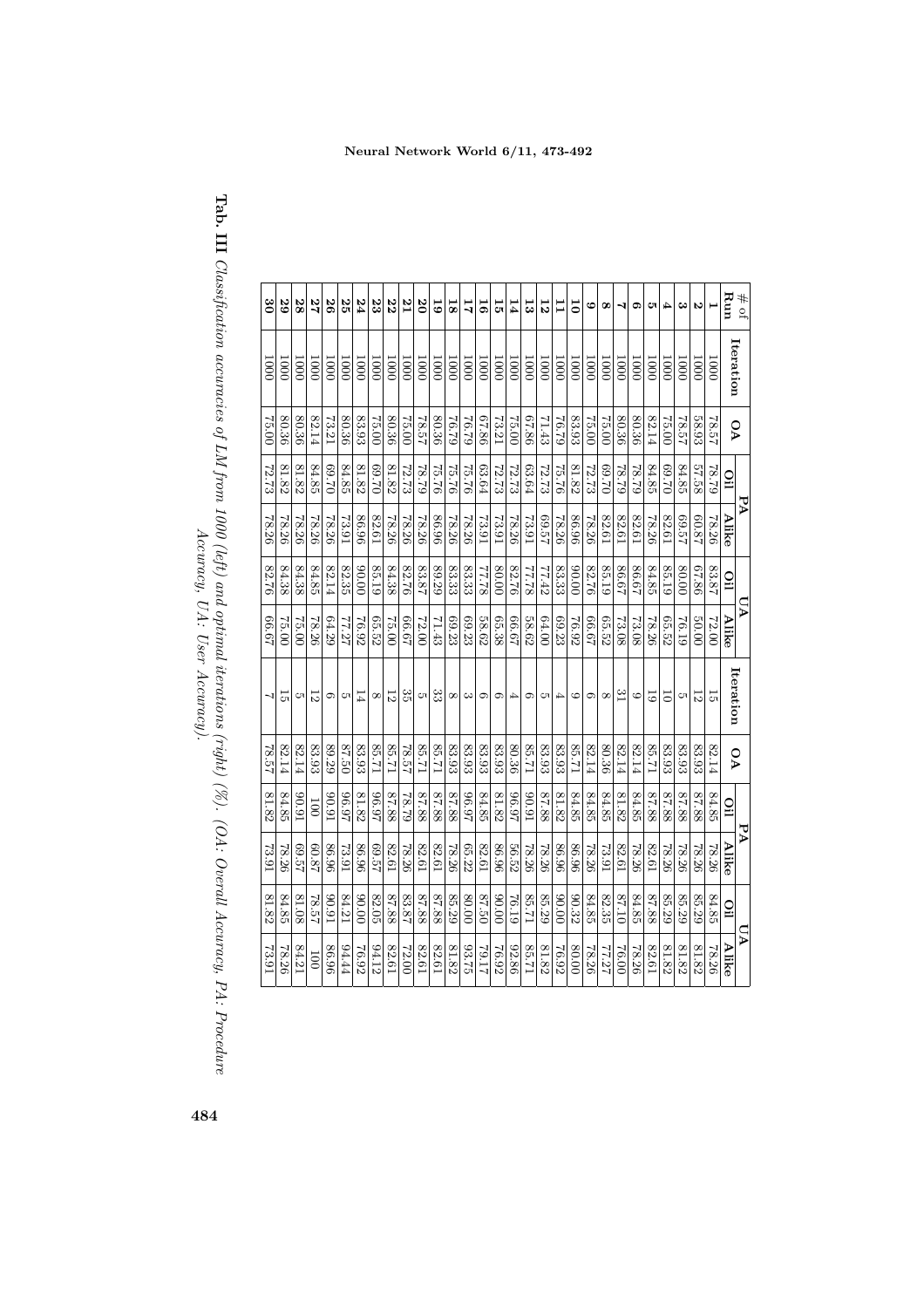| $\stackrel{\textnormal{\scriptsize{4}}}{\textnormal{\scriptsize{}}\textnormal{\scriptsize{}}\textnormal{\scriptsize{}}\textnormal{\scriptsize{}}\textnormal{\scriptsize{}}\textnormal{\scriptsize{}}$<br>Run | Iteration          | $\delta$              | $\mathbb{A}$       |                       | $\overline{\mathsf{A}}$ |                       | Iteration                 | $\delta$          | $\mathbb{\overline{A}}$ |                    | $ \mathbf{A} $      |                   |
|--------------------------------------------------------------------------------------------------------------------------------------------------------------------------------------------------------------|--------------------|-----------------------|--------------------|-----------------------|-------------------------|-----------------------|---------------------------|-------------------|-------------------------|--------------------|---------------------|-------------------|
|                                                                                                                                                                                                              |                    |                       | öil                | Alike                 | öi                      | Alike                 |                           |                   | öil                     | Alike              | öil                 | Alike             |
| $\blacksquare$                                                                                                                                                                                               | $\overline{1000}$  | 82.14                 | 87.88              | 73.91                 | 82.86                   | 80.95                 | 457                       | 85.71             | 84.85                   | 86.96              | 90.32               | 80.00             |
| $\mathbf{\Omega}$                                                                                                                                                                                            | $\boxed{00}$       | $\overline{80.36}$    | 87.88              | $\frac{75.69}{29.57}$ | $rac{96}{80.56}$        | 80.00                 | 495                       | 83.93             | $\frac{93.94}{}$        | 69.57              | 81.58               | 88.89             |
| S                                                                                                                                                                                                            | 1000               | 80.36                 | 87.88              |                       |                         | 80.00                 | 291                       | 87.50             | 90.91                   | 82.61              | 88.24               | 86.36             |
| 4                                                                                                                                                                                                            | 1000               | 83.93                 | 87.88              | 78.26                 |                         | 81.82                 | $\overline{\frac{367}{}}$ | 89.29             | 96.97                   | 78.26              | 86.49               | 94.74             |
| פו                                                                                                                                                                                                           | $\boxed{00}$       | 80.36                 | 84.85              | 73.91                 |                         | 77.27                 | 468                       | 87.50             | 93.94                   | 78.26              | 86.11               | 90.00             |
| G                                                                                                                                                                                                            | 1000               | 83.93                 | 93.94              | $\frac{69.57}{78.26}$ | $\frac{85.29}{82.35}$   | 88.89                 | 688                       | 85.71             | 93.94                   | $\overline{73.91}$ | 83.78               | 89.47             |
| Ľ                                                                                                                                                                                                            | 1000               | 89.29                 | 96.97              |                       | 88.78<br>87.88          | 94.74                 | 891                       | 91.07             | 96.97                   | 82.61              | 88.89               | 95.00             |
| ∣∞                                                                                                                                                                                                           | $\frac{1000}{\pi}$ | 85.71                 | 87.88              |                       |                         | 82.61                 | 558                       | 89.29             | $\frac{5}{10}$          | 86.96              | $\frac{16.06}{\pm}$ | 86.96             |
| ာ                                                                                                                                                                                                            | $\frac{1}{2}$      | $\frac{80.36}{83.93}$ | 87.88              | $\frac{69.57}{73.91}$ | $\frac{80.56}{83.33}$   | $\frac{80.00}{80}$    | $\frac{425}{5}$           | 87.50             | 90.91                   | 82.61              | 88.24               | 86.36             |
| $\overline{10}$                                                                                                                                                                                              | 1000               |                       | 90.91              |                       |                         | 85.00                 | 264                       | 85.71             | 90.91                   | 78.26              | 85.71               | 85.71             |
| $ \Xi _2$                                                                                                                                                                                                    | 1000               | 80.36                 | 84.85<br>93.94     | $\frac{73.91}{73.91}$ | $\frac{82.35}{83.78}$   | 77.27                 | $\overline{293}$          | 87.50             | 90.91                   | 82.61              | 88.24               | 86.36             |
|                                                                                                                                                                                                              | $\frac{100}{100}$  | $\frac{1}{85.71}$     |                    |                       |                         | 89.47                 | 164                       | 89.29             | 96.97                   | 78.26              | 86.49               | 94.74             |
| 13                                                                                                                                                                                                           | 1000               | 80.36                 | 84.85              | $\frac{73.91}{86.96}$ | 82.35<br>89.66          | 77.27<br>74.07        | 695                       | 87.50             | 96.97<br>81.82          | 73.91              | 84.21               | 94.44             |
| 14                                                                                                                                                                                                           | 1000               | 82.14                 |                    |                       |                         |                       | 437                       | 82.14             |                         | 82.61              | 87.10               | 76.00             |
| 15                                                                                                                                                                                                           | 1000               | 80.36                 | 81.82              | $\frac{78.26}{78.26}$ | 84.38<br>84.85<br>82.05 | $\frac{1}{75.00}$     | $\overline{109}$          | 82.14             | 84.85                   | 78.26              | 84.85               | 78.26             |
| 16                                                                                                                                                                                                           | $\frac{1000}{\pi}$ | 82.14                 | 84.85              |                       |                         | $\frac{78.26}{94.12}$ | 470                       | 85.71             | 87.88                   | 82.61              | 88.78               | 82.61             |
| $\frac{17}{11}$                                                                                                                                                                                              | $\frac{1000}{2}$   | 85.71                 | 96.97              |                       |                         |                       | 553                       | 91.07             | 93.94                   | 86.96              | 91.18               | $\frac{90.91}{ }$ |
| $\frac{8}{19}$                                                                                                                                                                                               | $\frac{1000}{\pi}$ | 83.93                 | 84.85              | 82.61                 | $\frac{87.5}{85.29}$    | 79.17                 | $\overline{323}$          | 85.71             | 87.88                   | 82.61              | 87.88               | 82.61             |
|                                                                                                                                                                                                              | $\frac{1000}{\pi}$ | 83.93                 |                    | 78.26                 |                         | 81.82                 | $\overline{192}$          | 85.71             | 93.94                   | 73.91              | 83.78               | 89.47             |
| $\frac{1}{2}$                                                                                                                                                                                                | $\overline{100}$   | 87.50                 | $\overline{90.91}$ | 82.61<br>78.26        | 88.24                   | 86.36<br>94.74        | 211                       | 89.29             | 93.94                   | 82.61              | 88.57               | 90.48             |
|                                                                                                                                                                                                              | $\frac{1000}{2}$   | 89.29                 | <b>16.97</b>       |                       | 86.49                   |                       | 970                       | $\frac{10.16}{2}$ | $\frac{96.97}{ }$       | $\overline{82.61}$ | 88.89               | $\frac{0}{95.00}$ |
| $\frac{2}{3}$                                                                                                                                                                                                | $\frac{000}{1000}$ | 83.93                 | 84.85              | 82.61<br>78.26        | 87.50<br>85.29          | 79.17                 | 162                       | 91.07             | 96.97                   | 82.61              | 88.89               | 95.00             |
|                                                                                                                                                                                                              |                    | 83.93                 | 87.88              |                       |                         | 81.82                 | 666                       | 87.50             | 90.91                   | 82.61              | 88.24               | 86.36             |
| 3 8                                                                                                                                                                                                          | $\frac{1000}{2}$   | 87.50                 | $\frac{1}{6}$      | $\frac{82.61}{73.91}$ | 88.24<br>83.33          | 86.36                 | $\overline{56}$           | 89.29             | 93.94                   | 82.61              | 88.57               | 90.48             |
|                                                                                                                                                                                                              | 1000               | 83.93                 | 90.91              |                       |                         | 85.00                 | 514                       | 87.50             | 90.91                   | 82.61              | 88.24               | 86.36             |
|                                                                                                                                                                                                              | 1000               | 83.93                 | 87.88              | $\frac{78.26}{82.61}$ | 85.29                   | 81.82<br>79.17        | 995                       | 83.93             | 87.88                   | 78.26              | 85.29               | 81.82             |
| $\frac{27}{2}$                                                                                                                                                                                               | $\boxed{00}$       | 83.93                 | 84.85              |                       | $\frac{12.28}{92.78}$   |                       | $\overline{763}$          | 85.71             | 87.88                   | 82.61              | 87.88               | 82.61             |
| $\overline{28}$                                                                                                                                                                                              | $\frac{100}{100}$  | $\frac{12.71}{85.71}$ | $\frac{1}{16.00}$  | 78.26                 |                         | $\frac{85.71}{ }$     | $\frac{1}{305}$           | $\frac{85.71}{ }$ | 93.94                   | $\frac{73.91}{2}$  | 83.78               | 89.47             |
| 29                                                                                                                                                                                                           | 1000               | 76.79                 | 75.76              | 78.26                 | 83.33                   | 69.23                 | 694                       | 83.93             | 90.91                   | 73.91              | 83.33               | 85.00             |
| ೫                                                                                                                                                                                                            | <b>DOO</b>         | $\frac{87.50}{ }$     | 87.88              | 86.96                 | $\overline{90.63}$      | 83.33                 | 439                       | 89.29             | $\frac{90.91}{5}$       | 86.96              | $\frac{16.06}{\pm}$ | 86.96             |
|                                                                                                                                                                                                              |                    |                       |                    |                       |                         |                       |                           |                   |                         |                    |                     |                   |

**Tab. IV** Classification accuracies of ABC from 1000 (left) and optimal iterations (right) (%). (OA: Overall Accuracy, PA:  $P$ A:  $P$ **Tab. IV** Classification accuracies of ABC from 1000 (left) and optimal iterations (right) (%). (OA: Overall Accuracy, PA:<br> $P_{\text{non-odd}}$   $A_{\text{non-odd}}$  and  $A_{\text{non-odd}}$  and  $A_{\text{non-odd}}$  in  $A_{\text{non-odd}}$ . Procedure Accuracy, UA: User Accuracy).

Ozkan C. et al.: The Artificial Bee Colony algorithm in training. . .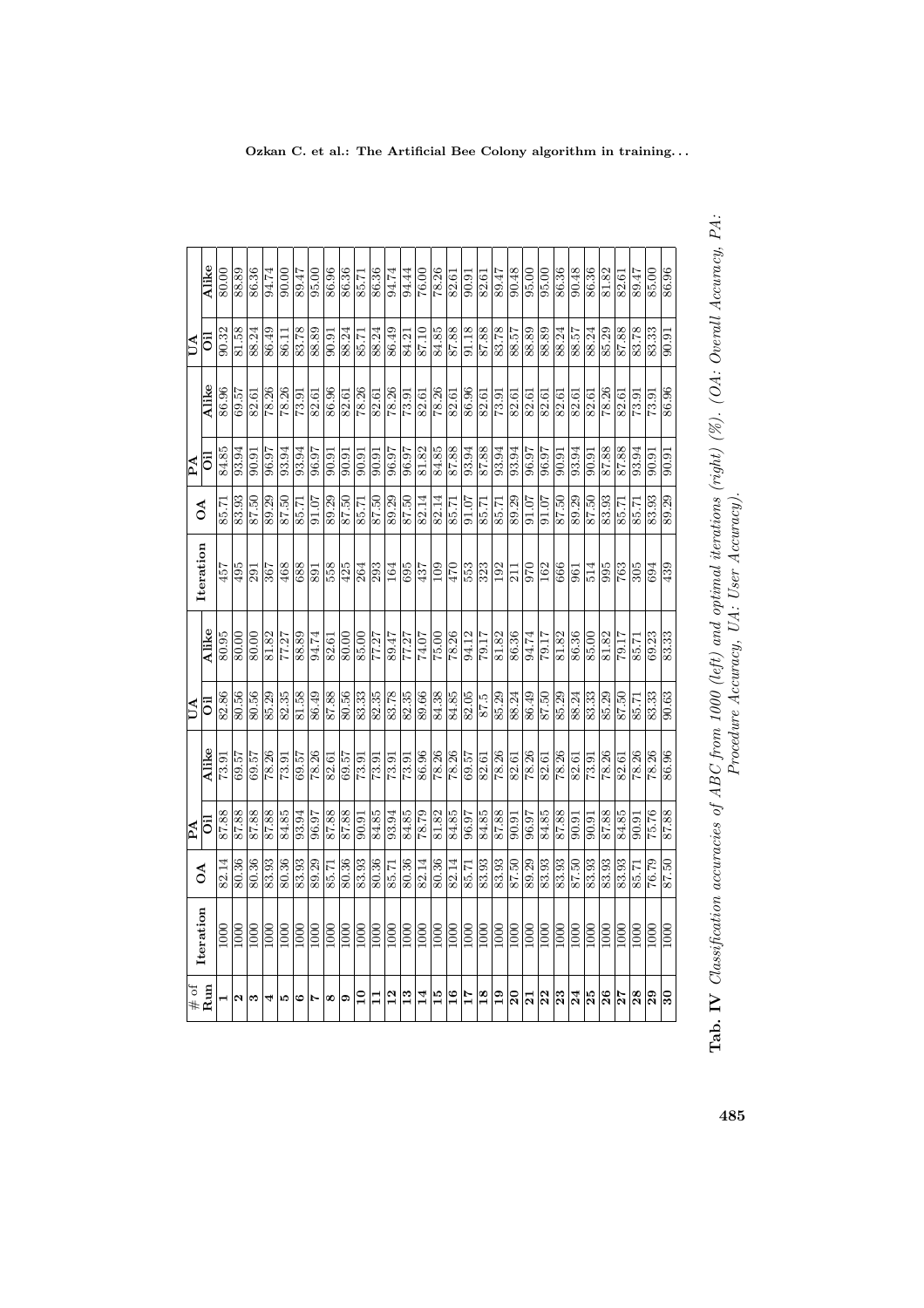|               | Minimum | Maximum | Mean  | Std. | ⊦ Skewness | Kurtosis  |
|---------------|---------|---------|-------|------|------------|-----------|
| $\mathbf{RP}$ | 55.36   | 83.93   | 75.24 | 7.56 | $-1.2516$  | 0.5878    |
| LM            | 58.93   | 83.93   | 76.61 | 5.29 | $-1.3237$  | 2.4329    |
| ABC           | 76.79   | 89.29   | 83.63 | 2.97 | $-0.0043$  | $-0.3326$ |

**Tab.** V Descriptive statistics of the overall accuracies from 1000 iterations  $(\%)$ .

|           | Minimum | Maximum | Mean  | Std. | Skewness  | Kurtosis  |
|-----------|---------|---------|-------|------|-----------|-----------|
| <b>RP</b> | 58.93   | 87.50   | 76.73 | 7.76 | $-1.0537$ | $-0.0121$ |
| LM        | 78.57   | 89.29   | 83.69 | 2.38 | $-0.1972$ | 0.3041    |
| ABC       | 82.14   | 91.07   | 87.14 | 2.54 | $-0.1516$ | $-0.7134$ |

Tab. VI Descriptive statistics of the overall accuracies from optimal iterations  $($ %).

level of 0.05 ( $\alpha$ ) and sample size of 30, the non-rejection regions of H<sub>0</sub> for skewness and kurtosis are [-0.847 0.847] and [-1.08 2.12], respectively (MVP program 2010). According to both skewness and kurtosis tests through Tabs. V–VI, ABC distribution is the nearest one to a Normal Distribution, which supports that the performance of ABC algorithm is the most stable and robust.

In order to show that three algorithms are statistically different from each other, their paired groups (not paired samples) were statistically tested by twosided Student's t-test with significance level ( $\alpha$ ) of 5%. Since true standard error (standard deviation of sampling distribution) is unknown, using a Student's t-test is more appropriate than a z-test. In the Student's t-test, the null hypothesis  $(H_0)$ claims that the means of the groups are equal to each other and the alternative hypothesis  $(H_1)$  claims that they are not equal, which are given in Equation (4):

H<sub>0</sub>: 
$$
\mu_1 = \mu_2
$$
 versus H<sub>1</sub>:  $\mu_1 \neq \mu_2$  with rejection region R:  $|T| \ge t_{\alpha/2}$  or  $P \le \alpha$  (4)

The main assumptions for the Student's t-test are that the groups are independent and normally distributed. Since the size of the groups is 30, the normal distribution assumption is accepted as valid, based on the central limit theorem. Even if this assumption is violated, the tests about a population mean are relatively robust. The detailed explanations can be found in Johnson and Bhattacharyya (2001). According to the equal and unequal variances, the test statistics and P values are given in Tabs. VII–VIII.

The results pointed out that the ABC group was completely different from the other ones while the LM and BP groups were statistically even, which supports the superior performance of ABC against the others.

The distribution graphics (Figs. 3–5) clearly show the robustness of ABC over BP and LM. In other words, the scale of the curve of ABC is narrower than and the location of the curve of ABC is bigger than the ones for LM and BP. Presenting a higher density of the normal curve means the higher probability of producing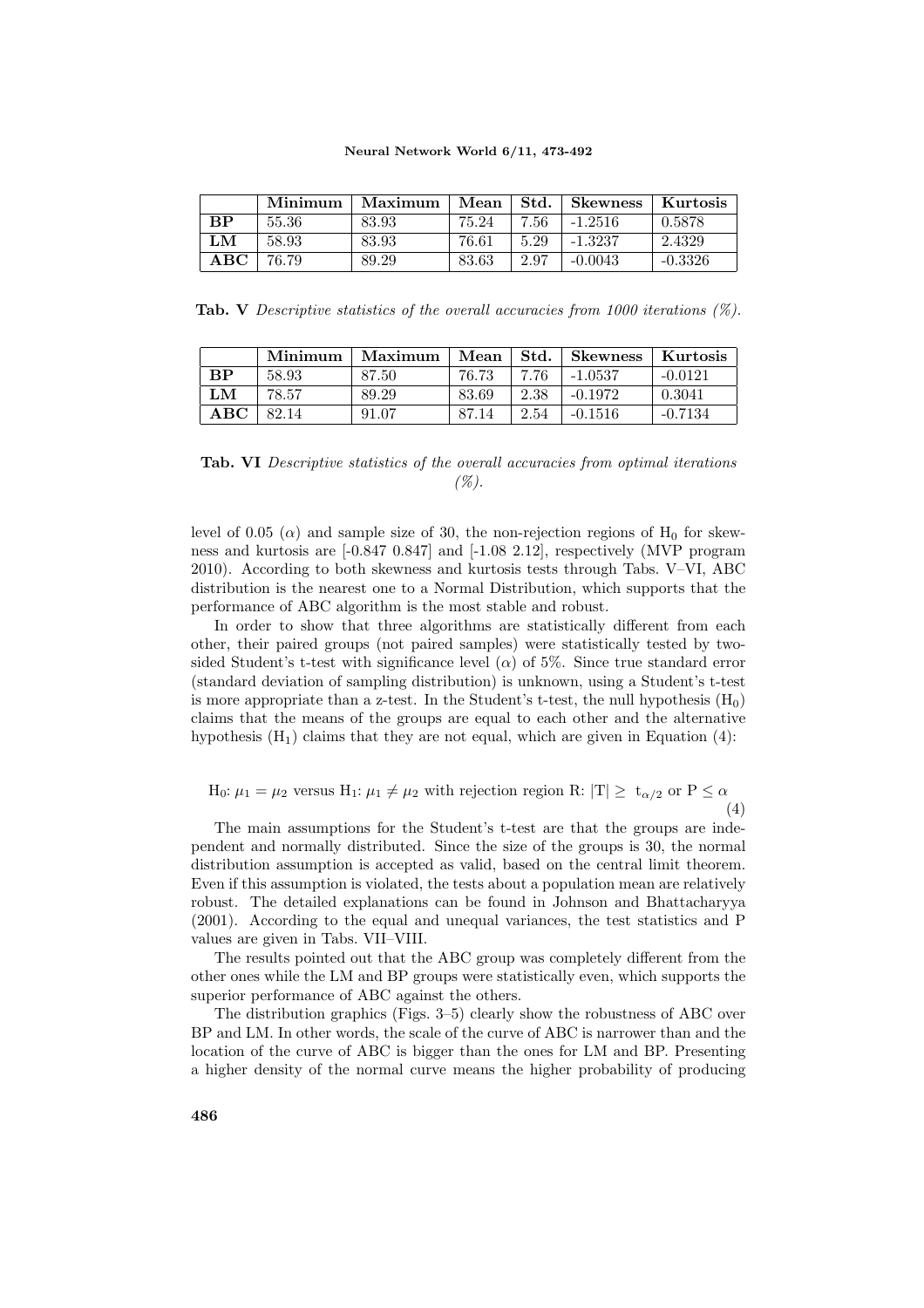|               |              | Degrees | Critical         |                       |                    |
|---------------|--------------|---------|------------------|-----------------------|--------------------|
| Test Pairs    | T statistics | of      | Value            | P Value               | Decision           |
|               |              | Freedom | $ t_{\alpha/2} $ |                       |                    |
| $ABC - BP$    | 5.66         | 58      | 2.00             | $4.88 \times 10^{-7}$ | Rejection of $H_0$ |
| $\rm{ABC-LM}$ | 6.34         | 58      | 2.00             | $3.72 \times 10^{-8}$ | Rejection of $H_0$ |
| BP-LM         | 0.81         | 58      | 2.00             | 0.42                  | Non-Rejection      |
|               |              |         |                  |                       | of $H_0$           |

Ozkan C. et al.: The Artificial Bee Colony algorithm in training. . .

**Tab. VII** Student's t-test parameters with equal variance assumption  $(\alpha = 0.05)$ .

|            |              | Degrees | Critic           |                       |                    |
|------------|--------------|---------|------------------|-----------------------|--------------------|
| Test Pairs | T statistics | of      | value            | P Value               | Decision           |
|            |              | Freedom | $ t_{\alpha/2} $ |                       |                    |
| $ABC - BP$ | $-5.66$      | 37.74   | 2.00             | $1.69x10^{-6}$        | Rejection of $H_0$ |
| $ABC - LM$ | $-6.34$      | 45.60   | 2.00             | $9.25 \times 10^{-8}$ | Rejection of $H_0$ |
| BP-LM      | 0.81         | 51.93   | 2.00             | 0.42                  | Non-Rejection      |
|            |              |         |                  |                       | of $H_0$           |

**Tab. VIII** Student's t-test parameters with unequal variance assumption  $(\alpha = 0.05)$ .

results in that interval. However, the curves of optimal iterations of LM and ABC are close (2.38, 2.54), the location of the curve of ABC is bigger than of LM (83.69, 87.14). In fact, it is reasonable to take into account the results from 1000 iterations to decide which algorithm is better rather than optimal performances. Though, the distribution bars and fitted curves of performances from the last and optimal iterations point out that ABC is the best as illustrated by the numerical results. The results of LM and BP were statistically equivalent. However, it can be claimed that LM is better than BP from observing the bars and the curves.

The general convergence characteristics of algorithms can be seen from Fig. 6, which illustrates the mean performances of the algorithms from 30 runs. From Fig. 6, it is evident that LM accelerates the fastest within 100 iterations, it then gets stuck at a local minimum. The convergence speed of the ABC algorithm is fast within the first 300 and then it slows down but evolves with a low convergence rate to the global minimum (optimum solution). The BP algorithm is the slowest one in terms of the convergence rate and seems to evolve beyond 1000 iterations. However, tests for more than 1000 iterations (up to 20000 iterations) were studied and did not produce any further gain.

# 7. Conclusions

Oil spill is an important threat to marine environment, for which early warning systems have been developed. The basic problem is to decide which dark formations are oil and which ones are not. After appropriate features are obtained, classification becomes the vital phase. ANN classifiers are the most popular and superior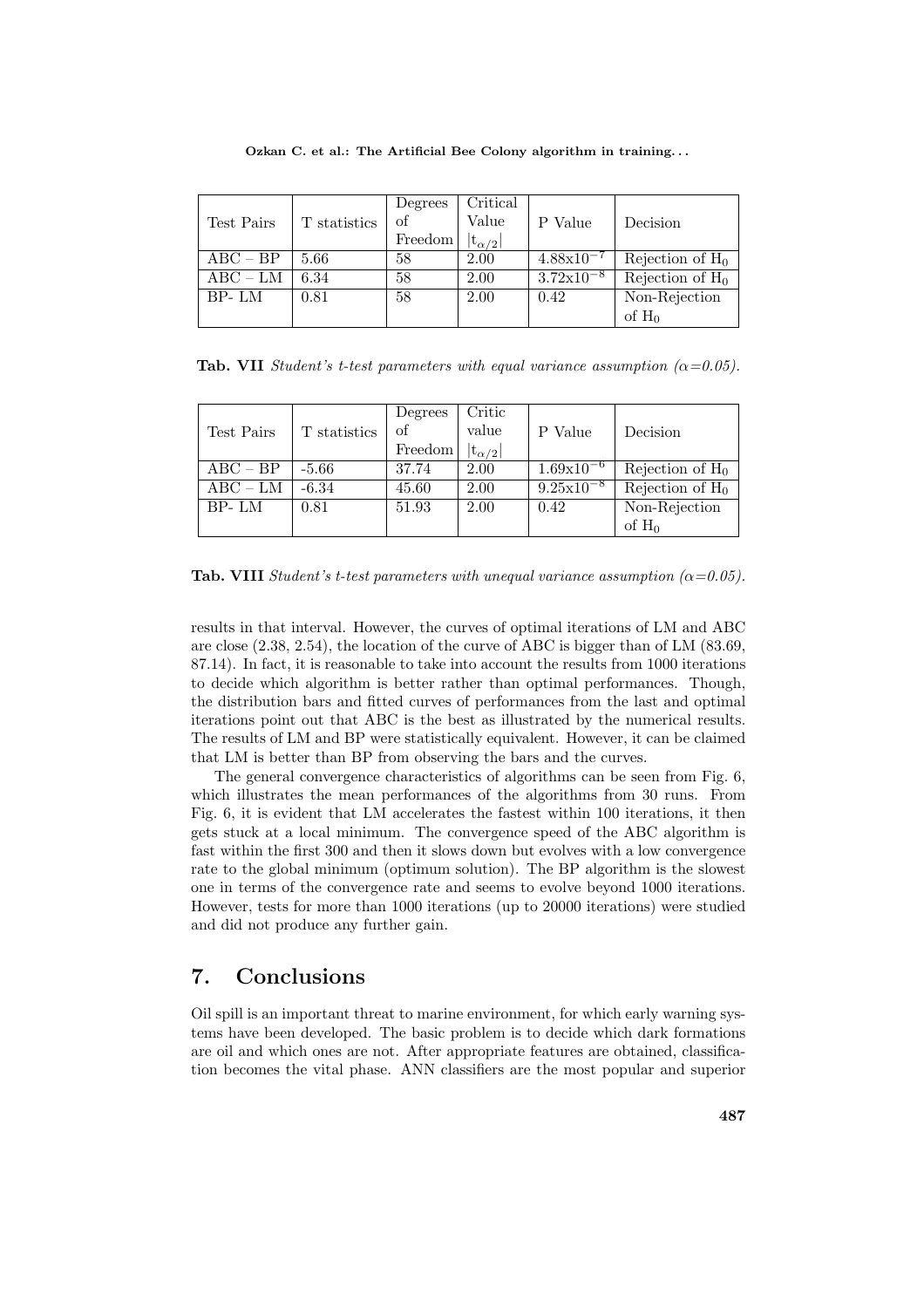

Fig. 3 The accuracy distributions of BP from (a) 1000 iteration and (b) the optimal number of iterations.



**Fig. 4** The accuracy distributions of LM from (a) 1000 iteration and (b) the optimal number of iterations.



Fig. 5 The accuracy distributions of ABC from (a) 1000 iteration and (b) the optimal number of iterations.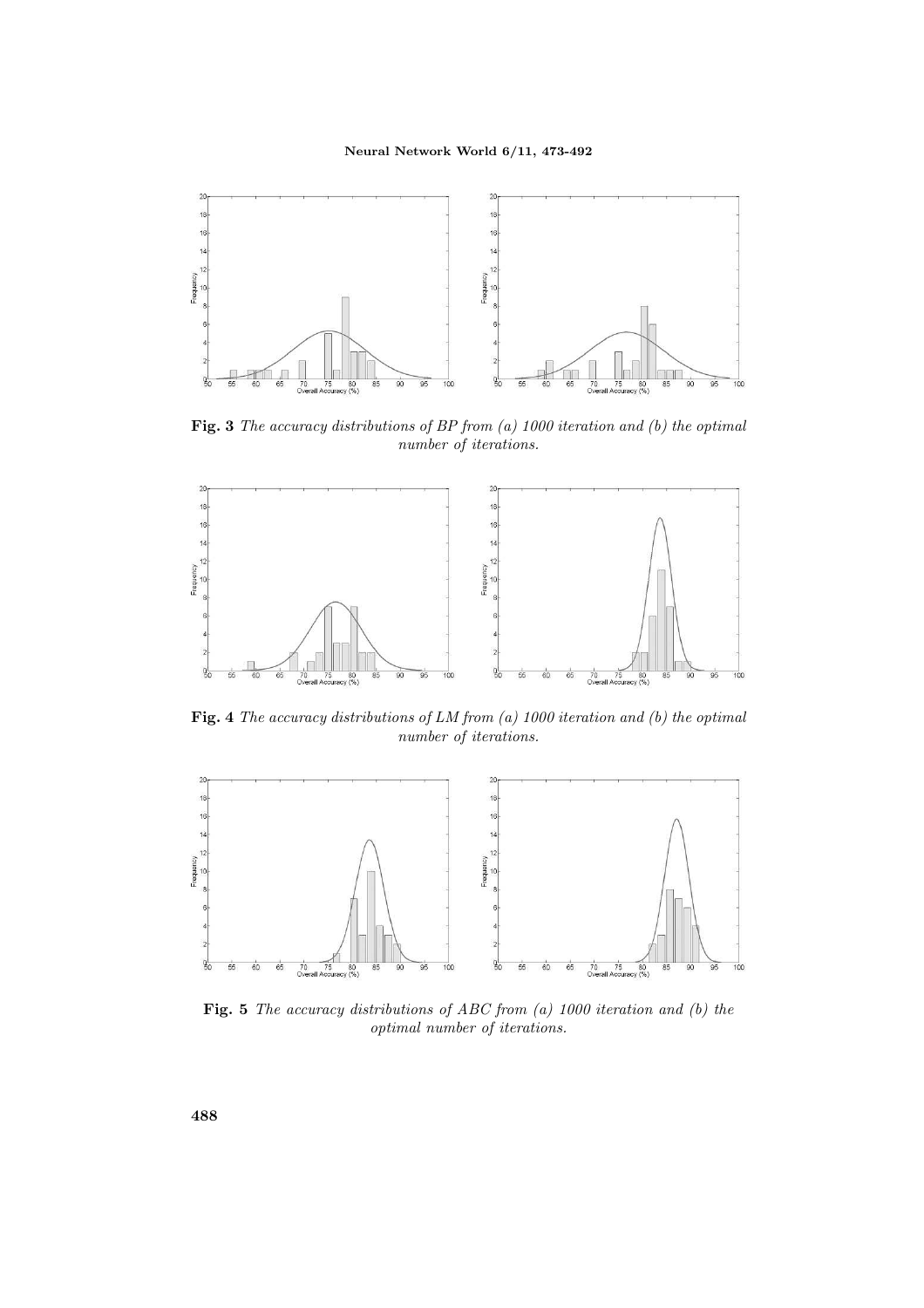

Fig. 6 Mean accuracies of ABC, LM, and BP algorithms from 30 runs.

models to discriminate oil spills candidates. The performance of the ANN models is highly depended on the training algorithm. Among the conventional methods, LM is the most preferred algorithm because of convergence speed and performance, on the other hand, derivative based algorithms present the danger of tackling local minima. In this study, a new generic heuristic optimization algorithm, Artificial Bee Colony (ABC), was tested on training MLP ANN for oil spill classification against BP and LM algorithms.

Radarsat-1 SAR images of the Lebanese power plant case were used in the experiments, which include a total of 121 dark objects (68 oil and 53 look-alike objects). The 9 features of the geometric, physical and textural characteristics were extracted as input. The performance analysis was based on the 30 different runs of algorithms. According to the results, the ABC algorithm statistically gave different results than the BP and LM algorithms, and ABC has performed not only the best mean overall accuracy from 30 runs, but also the most robust algorithm against BP and LM. Even though BP seemed having comparable results with LM, procedure and user accuracies imprinted that LM was better than BP.

Based on the good performance of the ABC algorithm, the general conclusion is that ABC can certainly be used to train an MLP ANN on oil spill classification instead of BP or LM with a high confidence.

As a future work, it is planned to work with multiclass classification problems (more than two classes) of the multispectral optical remote-sensing data for land cover-land use. Besides, the ABC algorithm will be studied for unsupervised classification against conventional clustering techniques.

#### Acknowledgments

The authors would like to thank to ITU-CSCRS for providing the satellite images used in this study.

### References

[1] Alpers W., Wismann V., Theis R., Huhnerfuss H., Bartsch N., Moreira J., Lyden J.: The damping of ocean surface waves by monomolecular sea slicks measured by airborne multi-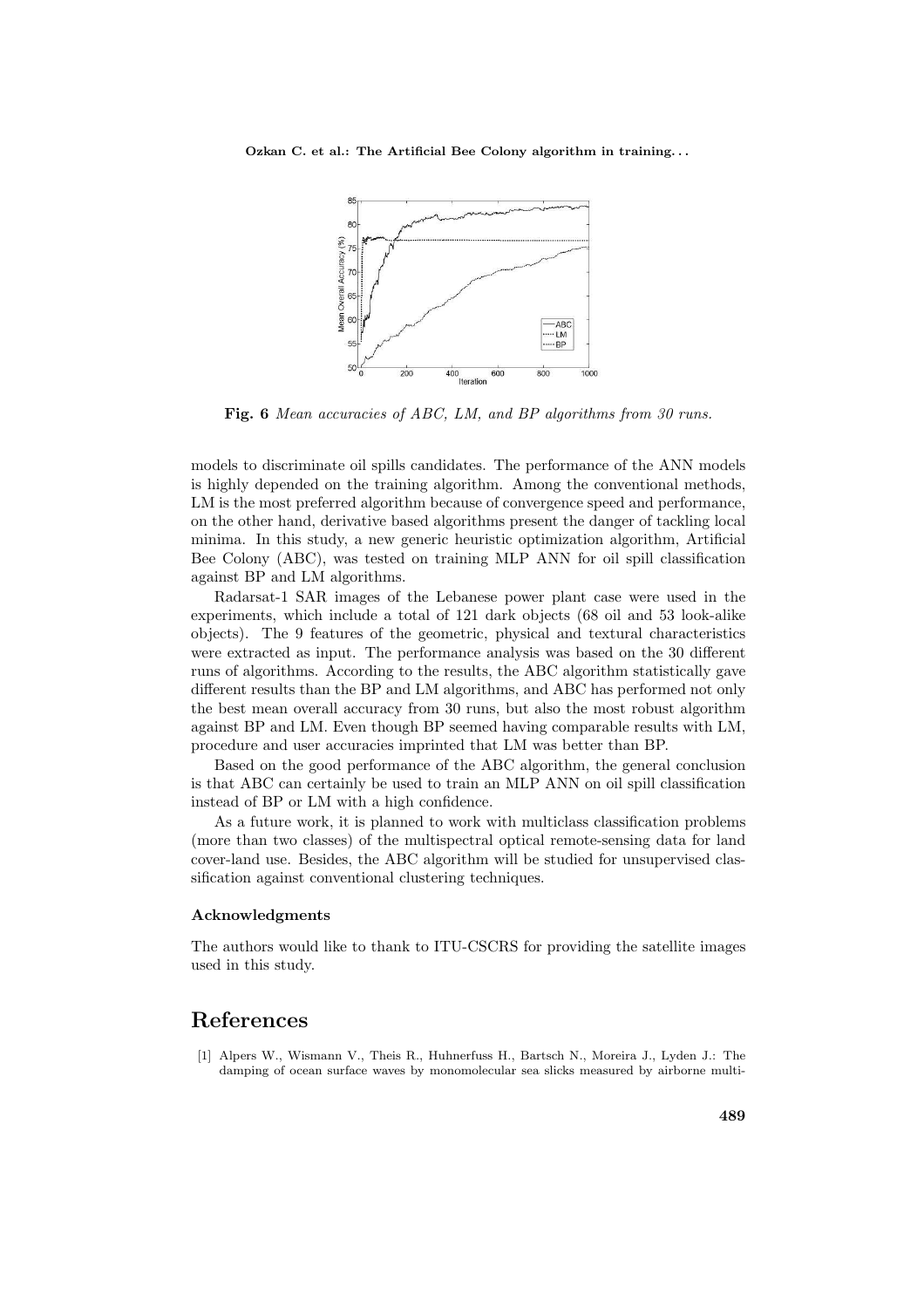frequency radars during the SAXON-FPN experiment. Proceedings of the International Geoscience and Remote Sensing Symposium, Helsinki, Finland, 1991, pp. 1987-1990.

- [2] AMSA, http://www.amsa.gov.au/marine environment protection/educational resources and information/teachers/the effects of oil on wildlife.asp
- [3] Assilzadeh H., Mansor S. B.: Early warning system for oil spill using SAR images. Proceedins of ACRS 2001—22nd Asian Conference on Remote Sensing, Singapore, 2001, pp. 460-465.
- [4] Bava J., Tristan O., Yasnikouski J.: Earth observation applications through systems and instruments of high performance computer. ASI/CONEA training course, September-December, Matera, Italy, 2002.
- [5] Bishop C.: Neural Networks for Pattern Recognition (Oxford University Press), 1995.
- [6] Brekke C., Solberg A. H. S.: Feature extraction for oil spill detection based on SAR images. SCIA 2005, LNCS, 3540, 2005a, pp. 75-84.
- [7] Brekke C., Solberg A. H. S.: Oil spill detection by satellite remote sensing. Remote Sensing of Environment, 95, 2005b, pp. 1-13.
- [8] Congalton R., Green K.: Assessing the Accuracy of Remotely Sensed Data: Principles and Practices (CRC/Lewis Press, Boca Raton, FL.), 1999.
- [9] Dayhof J.: Neural-Network Architectures: An Introduction (New York: Van Nostrand Reinhold), 1990.
- [10] Del Frate F., Petrocchi A., Lichtenegger J., Calabresi G.: Neural networks for oil spill detection using ERS-SAR data. IEEE Transactions on Geoscience and Remote Sensing, 38, 2000, pp. 2282-2287.
- [11] Fiscella B., Giancaspro A., Nirchio F., Trivero P.: Oil spill detection using marine SAR images. International Journal of Remote Sensing, 21, 2000, pp. 3561-3566.
- [12] Foody G. M.: Thematic mapping from remotely sensed data with neural networks: MLP, RBF and PNN based approaches. Journal of Geographical Systems, 3, 2001, pp. 217-232.
- [13] Hagan M. T., Menhaj M. B.: Training feedforward networks with the Marquardt algorithm, IEEE Transactions on Neural Networks, 6, 1994, pp. 989-993.
- [14] Harahsheh H., Essa S., Shiobarac M., Nishidaid T., Onumad T.: Operational satellite monitoring and detection for oil spill in offshore of United Arab Emirates. XXth ISPRS Congress, Istanbul, Turkey, Proceedings of Commission VII, 2004, pp. 658-663.
- [15] Haralick R. M., Shanmugan K., Dinstein I.: Textural features for image classification. IEEE Transactions on Systems, Man, and Cybernetics, 3, 1973, pp. 610-621.
- [16] Haralick R.: Statistical and structural approaches to texture. Proceedings of IEEE, 5, 1979, pp. 786-803.
- [17] Haykin S. (2nd Ed.): Neural Networks: A Comprehensive Foundation (Upper Saddle River, NJ: Prentice Hall), 1999.
- [18] Hovland H. A., Johannessen J. A., Digranes G.: Slick detection in SAR images. Proceedings of the International Geoscience and Remote Sensing Symposium, Pasadena CA, 1994, pp. 2038-2040.
- [19] Johnson R. A., Bhattacharyya G. K. (4th Ed.): Statistics: Principles and Methods (John Wiley & Sons Inc.), 2000.
- [20] Karaboga D.: An idea based on honey bee swarm for numerical optimization. Technical Report-TR06, Erciyes University, Computer Engineering Department, 2005.
- [21] Karaboga D., Akay B.: Comparative study of Artificial Bee Colony algorithm. Applied Mathematics and Computation, 214, 2009, pp. 108-132.
- [22] Karaboga D., Basturk B.: A powerful and efficient algorithm for numerical function optimization: Artificial Bee Colony (ABC) algorithm. Journal of Global Optimization, 3, 2007a, pp. 459-171.
- [23] Karaboga D., Basturk B.: Artificial Bee Colony (ABC) optimization algorithm for solving constrained optimization problems. LNCS: Advances in Soft Computing: Foundations of Fuzzy Logic and Soft Computing, 4529, 2007b, pp. 789-798.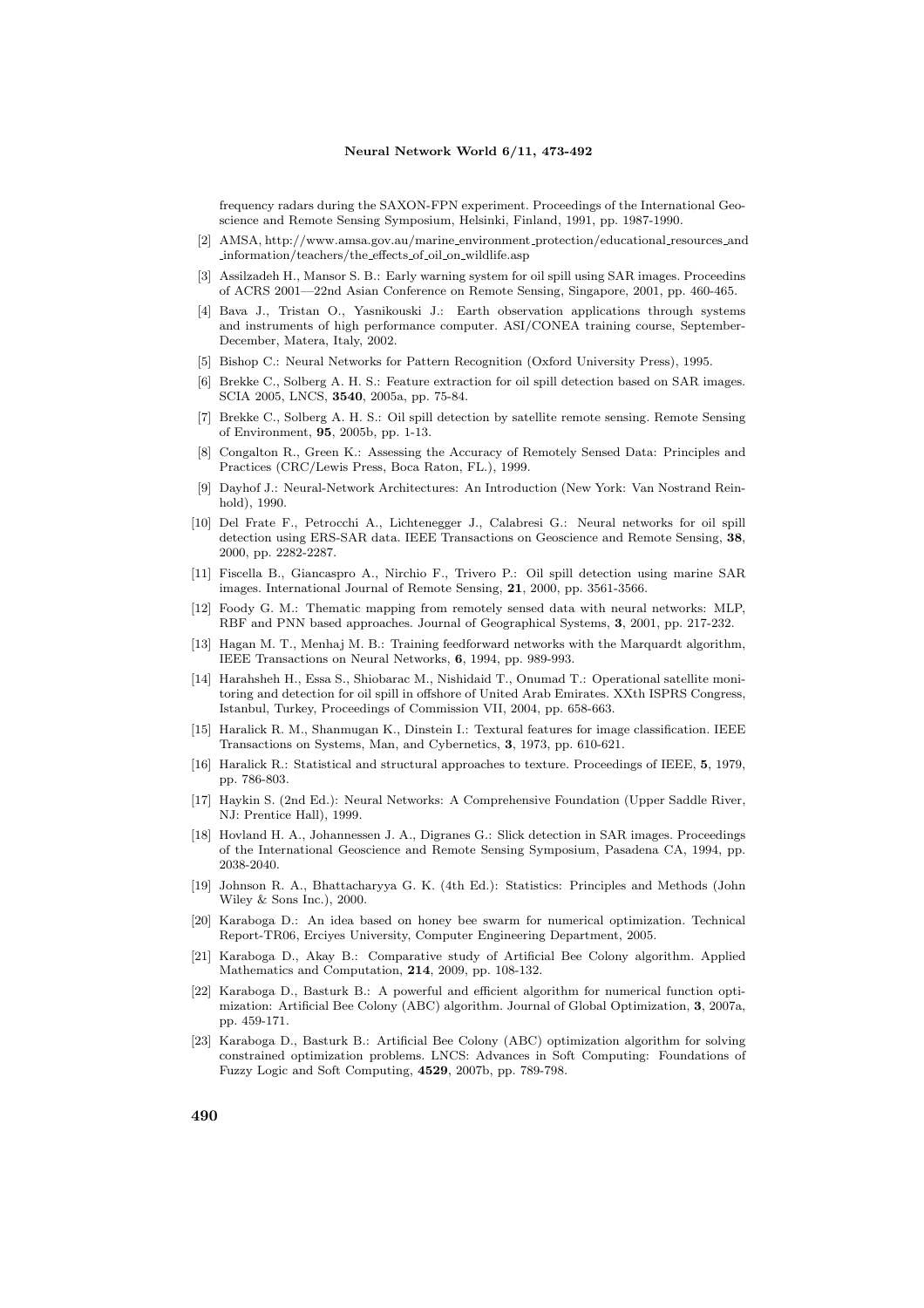- [24] Karaboga D., Ozturk C.: Neural networks training by Artificial Bee Colony algorithm on pattern classification. Neural Networks World, 3, 2009, pp. 279-292.
- [25] Karaboga D., Ozturk C.: A novel clustering approach: Artificial Bee Colony (ABC) algorithm. Applied Soft Computing, 1, 2011, pp. 652-657.
- [26] Karathanassi V., Topouzelis K., Pavlakis P., Rokos D.: An object-oriented methodology to detect oil spills. International Journal of Remote Sensing, 27, 2006, pp. 5235-5251.
- [27] Kavzoglu T., Mather P. M.: The use of backpropagating artificial neural networks in land cover classification. International Journal of Remote Sensing, 24, 2003, pp. 4907-4938.
- [28] Keramitsoglou I., Cartalis C., Kiranoudis C.: Automatic identification of oil spills on satellite images. Environmental Modeling and Software, 21, 2005, pp. 640-652.
- [29] Kermani B. G., Schiffman S. S., Nagle H. T.: Performance of the Levenberg Marquardt neural network training method in electronic nose applications. Sensors and Actuators B: Chemical, 1, 2005, pp. 13-22.
- [30] Kurban T., Besdok E.: A comparison of RBF neural network training algorithms for inertial sensor based terrain classification. Sensors, 9, 2009, pp. 6312-6329.
- [31] Lawrence J.: Introduction to Neural Networks, (California Scientific, Nevada City, CA), 1993.
- [32] Mas J. F., Flores J. J.: The application of artificial neural networks to the analysis of remotely sensed data. International Journal of Remote Sensing, 3, 2008, pp. 617-663.
- [33] MVP Program, 2010, (http://mvpprograms.com/help/mvpstats/distributions/SkewnessCriticalValues) (http://mvpprograms.com/help/mvpstats/distributions/KurtosisCriticalValues).
- [34] Paola J. D., Schowengerdt R. A.: A detailed comparison of backpropagation neural network and maximum-likelihood classifiers for urban land use classification. IEEE Transactions on Geoscience and Remote Sensing, 33, 1995, pp. 981-996.
- [35] Pavlakis P., Tarchi D., Sieber A.: On the monitoring of illicit vessel discharges, A reconnaissance study in the Mediterranean Sea. European Commission, EUR 19906 EN, 2001.
- [36] Rumelhart D. E., Hinton G. E., Williams R. J.: Learning representations by backpropagation errors. Nature, 323, 1986, pp. 533-536.
- [37] Sabins F. F.: (3rd Ed.): Remote Sensing, Principles and Interpretation (W. H. Freeman and Company, New York), 1997.
- [38] Shi L., Ivanov A., Yu. H. M., Zhao C.: Oil spill mapping in the western part of the East China Sea using synthetic aperture radar imagery. International Journal of Remote Sensing, 21, 2008, pp. 6315-6329.
- [39] Solberg A., Brekke C., Husoy P. O.: Oil spill detection in Radarsat and Envisat SAR images. IEEE Transactions on Geoscience and Remote Sensing, 45, 2007, pp. 746-755.
- [40] Solberg A., Storvik G., Solberg R., Volden E.: Automatic detection of oil spills in ERS SAR images. IEEE Transactions on Geoscience and Remote Sensing, 37, 1999, pp. 1916-1924.
- [41] Solberg R., Theophilopoulos N. A.: Envisys A solution for automatic oil spill detection in the Mediterranean. Proceedings of 4th Thematic Conference on Remote Sensing for Marine and Coastal Environments, Environmental Research Institute of Michigan, Ann Arbor, Michigan, 1997, pp. 3-12.
- [42] Sunar F., Ozkan C.: Forest fire analysis with remote sensing data. International Journal of Remote Sensing, 22, 2001, pp. 2265-2277.
- [43] Topouzelis K. N.: Oil spill detection by SAR images: Dark formation detection, feature extraction and classification algorithms. Sensors, 10, 2008, pp. 6642-6659.
- [44] Topouzelis K., Stathakis D., Karathanassi V.: Investigation of genetic algorithms contribution to feature selection for oil spill detection. International Journal of Remote Sensing, 3, 2009, pp. 611-625.
- [45] Törmä M., Lumme J., Pyysalo U., Patrikainen N., Luojus K.: Tree species classification using ERS SAR and MODIS NDVI images, XXth ISPRS Congress, Istanbul, Turkey, Proceedings of Commission VII, 2004, pp. 927-932.